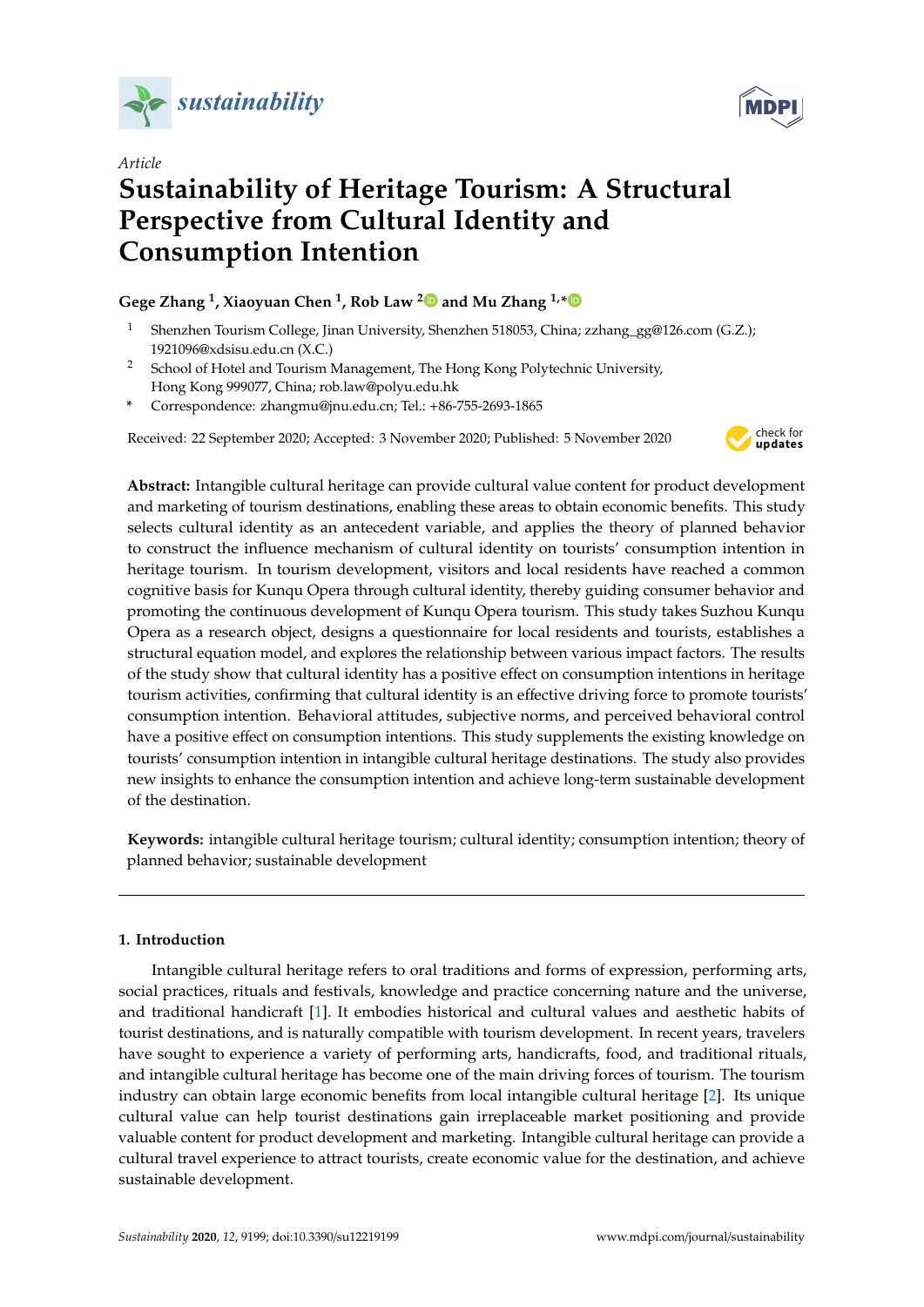Transforming intangible cultural heritage into tourism products remains a challenge. Establishing intangible cultural heritage museums, theme parks, and live performances is considered an effective way to develop intangible cultural heritage [\[3\]](#page-13-2). Product development depends not only on its own characteristics but also on paying attention to the needs of tourists. If the intangible cultural heritage products are not developed properly, then attracting tourists is difficult, thereby resulting in a waste of resources. How to continuously attract tourists and prolong the life of tourist destinations is an issue that has to be considered in developing intangible cultural heritage tourism products. Destinations need to conduct research on the tourist market to determine the most stimulating potential demand [\[4\]](#page-13-3). Studies on the relationship between tourists and intangible cultural heritage are lacking [\[5\]](#page-13-4). At the same time, promoting the sustainable development of intangible cultural heritage is an issue that needs urgent attention and research. Therefore, how the intangible cultural heritage of tourist destinations can induce tourists' interest and generate consumption intention deserves further study in theory and practice.

Cultural identity is often regarded as one of the key factors that influence intangible cultural heritage tourism [\[6\]](#page-13-5). According to some studies, travel experience to a certain extent depends on the individual's self-perceived identity-related needs and perception of the destination and experience that can meet these needs [\[7\]](#page-13-6). In the context of globalization, intangible cultural heritage tourism provides tourists with various identity sources for the destination, and identity plays an important role in it. Intangible cultural heritage is the symbol and source of tourism destination identity because the cultural identity of intangible cultural heritage attracts the interest of tourists, thereby motivating travel experience. Positive cultural attitude and cognitive attitude will affect tourists' satisfaction with the destination, and affect the follow-up behavior [\[8\]](#page-13-7). Tourists' cognition is for tourists to deal with the relevant information of the destination according to the on-the-spot tourism experience on the basis of perceived impressions, and form their own beliefs and judgments [\[9\]](#page-13-8). Through cultural identity, tourists have reached a common cognitive basis for intangible cultural heritage to effectively guide consumer behavior and promote the sustainable development of tourism activities [\[10\]](#page-13-9). At present, few studies on intangible cultural heritage tourism and identity are available [\[5\]](#page-13-4). Research on intangible cultural heritage tourism has not clarified whether cultural identity will affect tourists' consumption intention. This study takes Suzhou Kunqu Opera as a research object, and applies the theory of planned behavior (TPB) to consumer behavior to explore the impact of tourists' cultural identity on intangible cultural heritage consumption intentions in developing intangible cultural heritage tourism. Results of this study provide information on the management and marketing of intangible cultural heritage in destination environments.

## **2. Literature Review**

# *2.1. Relevance of Cultural Identity and Intangible Cultural Heritage Tourism*

# 2.1.1. Cultural Identity and Intangible Cultural Heritage Development

Identity describes the relationship between the subject and the object. The subject of identity can be either an individual or a group. When the object of identity is a cultural element, such as cultural concepts, symbols, and customs, a so-called cultural identity is formed [\[11\]](#page-13-10). The fundamental component of cultural identity is the individual's sense of belonging and psychological commitment to a particular culture and cultural group. Cultural identity is also a psychosocial process of acquiring, maintaining, and innovating cultural attributes [\[12–](#page-13-11)[14\]](#page-13-12).

Cultural identity is an important perspective in exploring the development mechanism of intangible cultural heritage [\[6\]](#page-13-5). From the perspective of intrinsic attributes, intangible cultural heritage is a combination of special social memory and the value identification systems of a country or region. Moreover, intangible cultural heritage is an important carrier of people's collective cultural identity and cohesion. Intangible cultural heritage can be used as an explicit basis for identification, representing the unique value that the group distinguishes from others [\[15\]](#page-13-13). Therefore, the development mechanism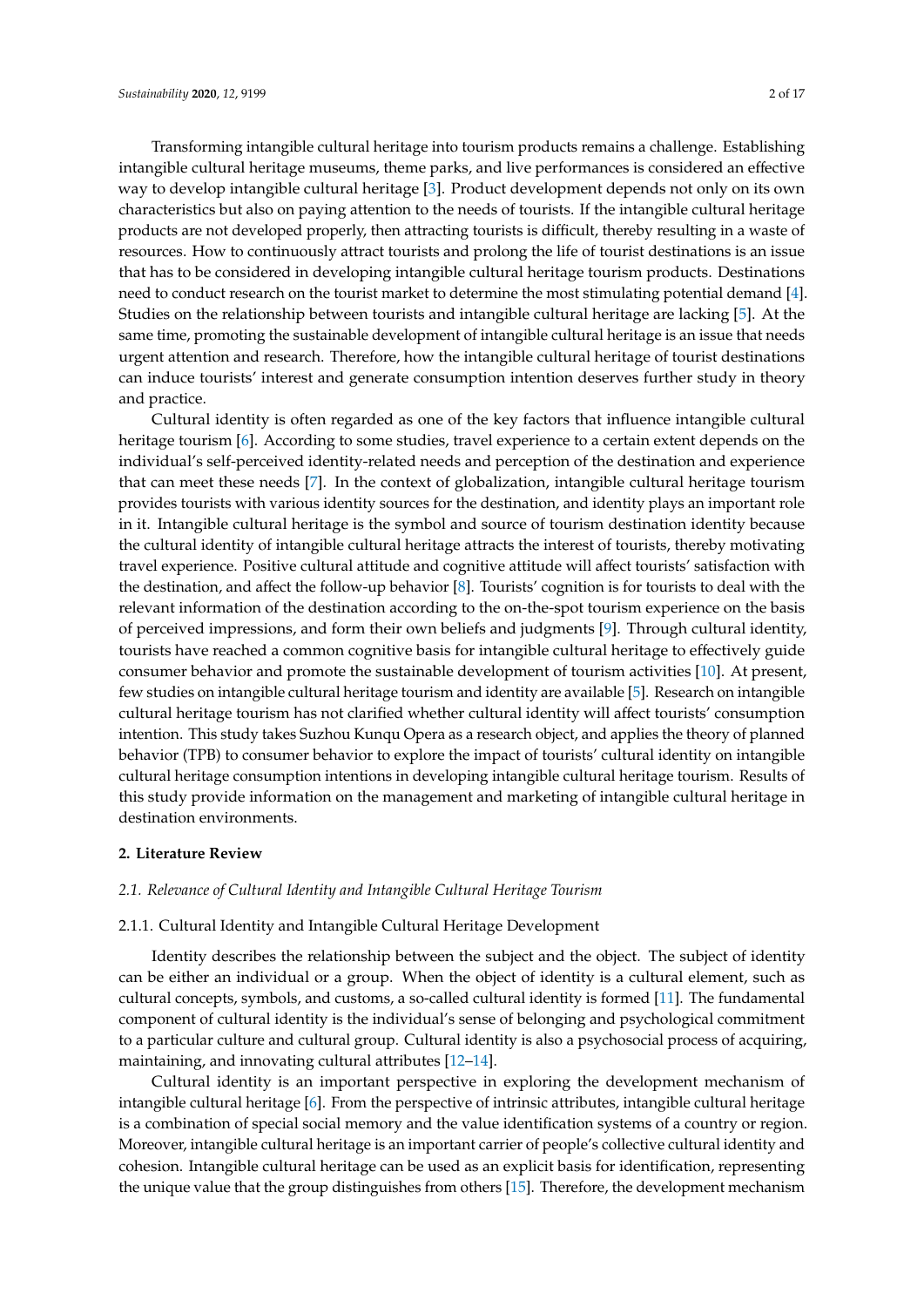of intangible cultural heritage is not only simple protection and inheritance. Such a development also involves reproducing socially collective value identification, of which the essence is cultural identity. The cultural identity of intangible cultural heritage is defined as "the identification of the cultural value and identity based on intangible cultural heritage" [\[6\]](#page-13-5). In the development of intangible cultural heritage tourism, the identity of tourism products from the point of view of tourists with different backgrounds is important in the process of tourism experience and consumption. The identity includes external forms such as the cultural identity of the intangible cultural heritage. From the perspective of cultural identity, many scholars have explored the correlation between cultural identity and the sustainable development of intangible cultural heritage. Ma [\[16\]](#page-13-14) believes that protecting intangible cultural heritage is an important means of promoting cultural identity. Cultural protection is conducive to strengthening a person's sense of belonging to a culture, enhancing cultural cohesion. However, most residents in intangible cultural heritage protected areas lack cultural identity with a sense of history and mission [\[17\]](#page-13-15). Hafstein [\[18\]](#page-13-16) believes that the current task is to spread the knowledge of folklore and ethnology to the masses by taking cultural conventions as an example, thereby changing people's perceptions, definitions, and practices of their own cultures. In addition, establishing a true cultural identity is possible with specific interpersonal communication and emotional affinity [\[19\]](#page-13-17).

# 2.1.2. Cultural Identity and Sustainability of Intangible Cultural Heritage Tourism

In sustainable tourism research, cultural identity has also been examined by scholars. Unique cultural heritage resources are the identity that distinguishes a destination from other places, and is also the basis for attracting tourists [\[20\]](#page-13-18). The protection of cultural heritage, the maintenance of traditional values and the provision of real experience for tourists are considered as important elements of sustainable tourism [\[21\]](#page-13-19). Travel experience can refer to a tourist's need for self-awareness and the perception of the destination and experience that meets these needs [\[7\]](#page-13-6). In other words, tourist recognition affects travel experience. Cultural identity is an advanced level of tourism experience recognition [\[22\]](#page-13-20). Cultural identity includes not only the affirmative value judgment of consumers on the product expression and cultural connotation of tourism experience, but also their positive attitude towards the cultural value of tourism products [\[23\]](#page-14-0). Wang and Hu [\[24\]](#page-14-1) proposed that cultural identity contains two levels of content, namely, the individual's recognition of the external material symbols of the culture and the acceptance of the social norms and cultural values of groups; the latter is the core of cultural identity. The link between protecting cultural heritage and providing the best products is challenging for decision-makers. Understanding the degree of cultural identity of tourists to cultural heritage plays a guiding role in product development and marketing, which can protect cultural heritage and promote the development of tourism, and ultimately bring sustainable tourism to the region [\[21\]](#page-13-19).

### *2.2. Research on Consumption of Intangible Cultural Heritage*

Intangible cultural heritage has obvious symbolic features and is essentially a cultural product. Therefore, appreciating intangible cultural heritage is a type of cultural consumption [\[25\]](#page-14-2). Consumer purchases of intangible cultural heritage products are a confirmation of cultural symbols and identification of the added cultural value of these products. In addition, consumers express their cultural identity through purchasing behavior. Intangible cultural heritage can greatly enrich the content and form of local tourism products as a unique cultural product. Distinctive ethnic regional characteristics can also represent local cultural values [\[26\]](#page-14-3). Intangible cultural heritage can also promote cultural value dissemination and the image of tourism destinations through material products while promoting the further development of the tourism market. Esfehani and Albrecht [\[27\]](#page-14-4) conducted a 6-month qualitative ethnography of Qeshm Geopark in southern Iran and found that intangible cultural heritage can serve as a rich source of local tourism products. The transformation of cultural capital is the key to realizing the value of intangible cultural heritage capital and building a benign production and consumption system. This transformation process is divided into three stages, namely, integrating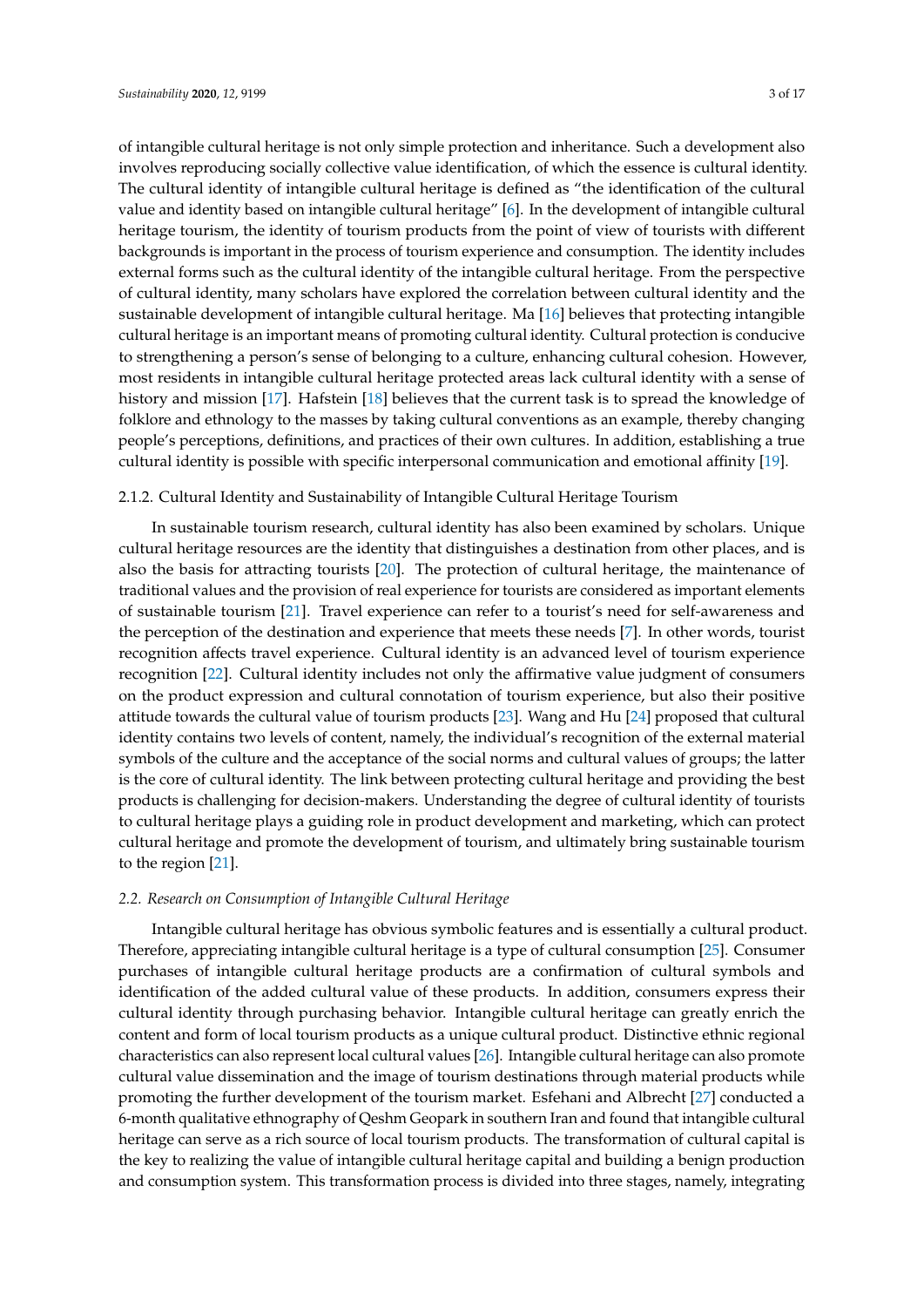cultural resources, combing out the iconic cultural connotations and symbols, and market-oriented selective development. Combining this process with the cultural and creative industries is an important way to transform intangible cultural heritage capital [\[28\]](#page-14-5). The content, forms, and channels of intangible cultural heritage products are enriched by creative design, new technologies, and new media in the consumer market. This condition can create new businesses and promote the transformation and development of consumption. The standpoint of research includes qualitative methods, such as field investigation and interviews, and quantitative methods, such as multiple linear and structural equation models. The development trend of research shifts from tangible heritage to intangible cultural heritage, and additional attention is paid to the combination of science and technology and the audience expansion.

#### *2.3. Theory of Planned Behavior*

Proposed by Ajzen [\[29\]](#page-14-6), TPB is an idea that is inherited from the theory of reasoned action (TRA). Ajzen found that human behavior is not 100% voluntary but limited by behavior control. Therefore, he expanded TRA to expand the concept of self-perceived behavior control and form the TPB, which can be used not only to explain and predict human behavior but also to intervene in it. TPB can help understand how people change their behavioral patterns and believe that behavior is the result of a well-thought-out plan. In TPB, behavior attitude refers to the degree of a person's evaluation of the behavior. Subjective norm refers to the perception of social pressure of execution or non-execution. Perceptual behavior control refers to perceived behavior that is easy or difficult to perform [\[29\]](#page-14-6).

The intention of tourists' consumption behavior is regarded as an important research topic in tourism [\[30\]](#page-14-7). Scholars introduce the theory of planned behavior to tourism to explore the behavioral intention of tourists. TPB can help destination managers and marketers to analyze the potential behavior of tourists, provide a basis for the formulation of management and marketing strategies, and promote the sustainable development of tourism [\[31\]](#page-14-8). At present, TPB has been used in low-carbon tourism behavior, rural tourism behavior, eco-tourism behavior and civilized tourism behavior, and other fields [\[32\]](#page-14-9). Hu et al. analyzes the influencing factors of tourists' intention of environmental responsibility behavior in tourism destinations, and provides suggestions for mountainous tourism areas to achieve sustainable development [\[33\]](#page-14-10). Ashraf et al. explored the visit intention of tourists to environmentally friendly tourism destinations, and confirmed that attitude, subjective norms, and perceived behavior control all have a positive impact on tourists' behavioral intention [\[34\]](#page-14-11). The study suggests that destination management should design marketing strategies based on the needs of tourists to provide an unforgettable experience in line with their values.

It is important to apply the theory of planned behavior to the study of sustainable development of cultural heritage tourism destinations. Zhang et al. uses the TPB model to analyze the behavior intention of residents seeking to resolve the conflict. Taking Chengdu, China as an example, this paper seeks a universal conflict resolution model for cultural heritage tourism destinations to promote the long-term development of the destination [\[35\]](#page-14-12). From the perspective of multi-agent cooperation, Xia et al. use the extended TPB model to analyze the cooperative intention of public participation in intangible cultural heritage inheritance in minority areas in Qinghai Province, China, and believe that meeting the interests of stakeholders will help enhance the intention of cooperation and promote the sustainability of intangible cultural heritage [\[36\]](#page-14-13). Combing the existing research results, we can find that attitude, subjective norm, and perceptual behavior control of the three antecedents of TPB theory have a better degree of explanation for behavior intention [\[37](#page-14-14)[,38\]](#page-14-15). Scholars continue to conduct new explorations into demographic characteristics, motivation, and cultural factors [\[39\]](#page-14-16). The influence of culture on consumption is undeniable, but its specific concept and path of influence are not determined. Choi and Geistfeld believe that the application of TPB in cross-cultural studies should increase cultural value variables [\[40\]](#page-14-17). Therefore, the present study introduces the cultural identity of intangible cultural heritage and adopts the most classic TPB model. The present study aims to explore the impact of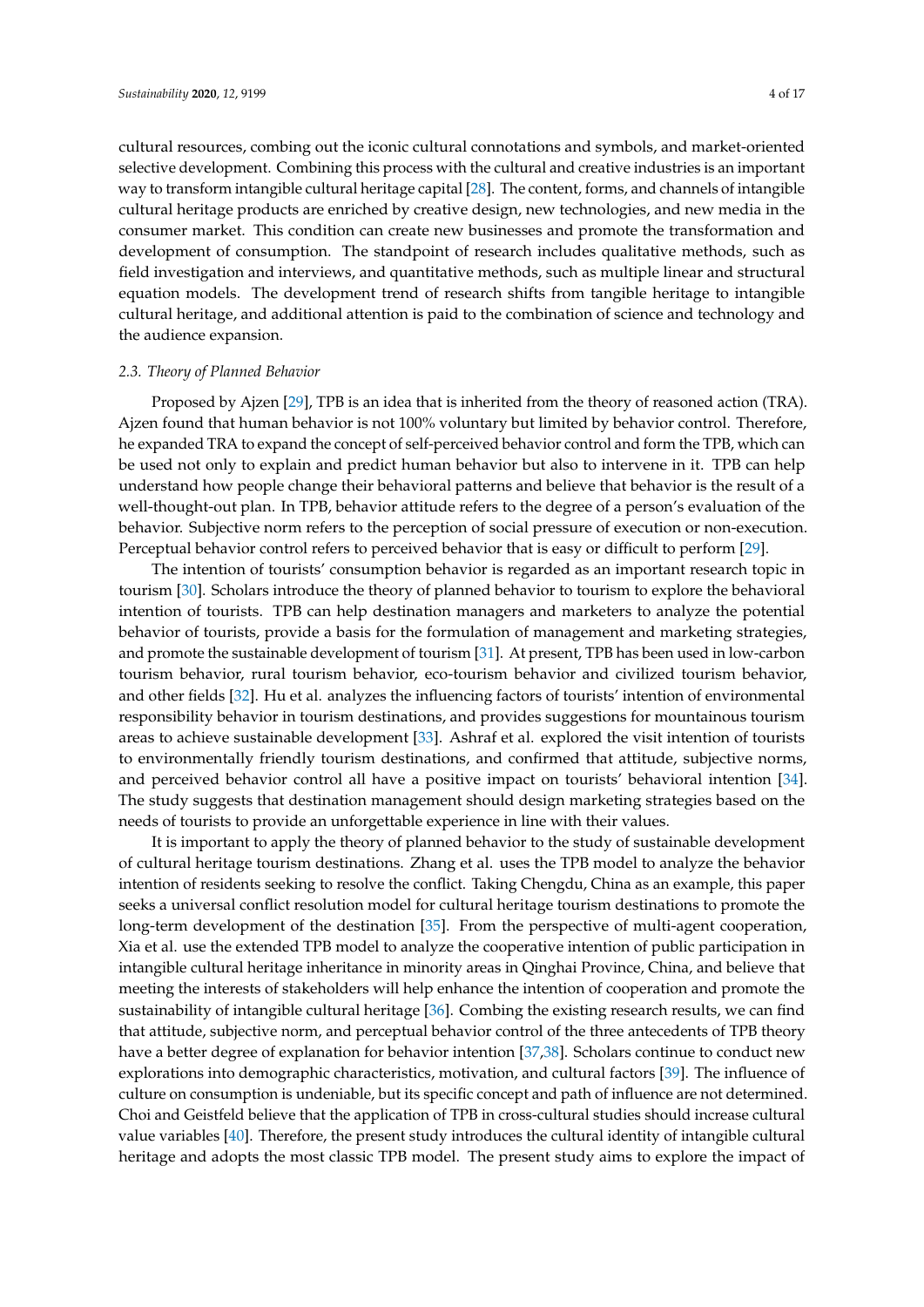perceived behavioral control, behavioral attitudes, and subjective norms on the consumption intentions toward intangible cultural heritage.

#### **3. Research Hypothesis**

Cultural value is the power to shape attitudes and influence people to accept or reject certain products or services [\[41\]](#page-14-18). Cultural identity determines the extent to which people are integrated into social groups [\[42\]](#page-14-19). Cultural characteristics can have an impact on people's behavior, and many Asian countries, such as China, Japan, and South Korea, belong to a collectivist culture [\[43\]](#page-14-20). People in a collective culture are willing to share scarce resources with others in the same society and form a positive attitude toward behaviors that help society prosper [\[44\]](#page-14-21). Consumer attitudes are influenced by individual collectivism, long-term positioning, and degree of political participation [\[45\]](#page-14-22). Nguyen, Lobo, and Greenland [\[46\]](#page-14-23) found that cultural identity and attitude are positively correlated. When a product contains national cultural symbols, consumers have a positive purchasing tendency. At the same time, the perceived spiritual symbol of the product is combined with self-identity recognition to further obtain emotional value [\[47\]](#page-14-24). Therefore, the present study formulates the following hypothesis:

#### **Hypothesis 1 (H1).** *Consumers' cultural identity significantly and positively a*ff*ects attitude toward behavior*.

Recycling is important for consumers who value group norms [\[48\]](#page-15-0). Ahn et al. [\[49\]](#page-15-1) believe that social norms and coherence are critical to environmentally friendly buying behavior in collectivist societies. Some studies suggest that when individuals build themselves in an interdependent way, they are more likely to follow the goal of social norms [\[50\]](#page-15-2). Triandis [\[51\]](#page-15-3) found that the collectivist society has a strong connection with subjective norms. Long-term-oriented people tend to seek the opinions of others if they are uncertain about future interests before making any purchase decision [\[52\]](#page-15-4). Social coherence provides confidence and motivates individuals to think that the entire society supports their decisions such that they make socially beneficial decisions. When people identify with national culture, they tend to think and act according to group norms and values [\[53\]](#page-15-5). Therefore, the present study proposes the following hypothesis:

#### **Hypothesis 2 (H2).** *Consumers' cultural identity significantly and positively a*ff*ects subjective norms*.

When individuals can manipulate their behavioral outcomes positively, they represent an easy or difficult view of behavior. Moon et al. [\[54\]](#page-15-6) found that consumers in collectivist societies are willing to pay extra fees to obtain products that are considered socially beneficial. Individuals in the collective society have higher perceptual behavior control when deciding the products that are beneficial to the society. When individuals have a sense of identity and belonging to the cultural symbols and national characteristics in the intangible cultural heritage, they will have the objective conditions to understand the intangible cultural heritage. People with high cultural identity have lower perception of the behavioral difficulties of understanding cultural heritage, but have the perception of, among others, convenience and economy. Therefore, this study proposes the following hypothesis:

#### **Hypothesis 3 (H3).** *Consumers' cultural identity significantly and positively a*ff*ects perceived behavioral control.*

Howard and Sheth [\[55\]](#page-15-7) suggested that relevant groups, social classes, cultures, and subcultures influence the purchasing decision process. Cultural values are a powerful force to form a person's attitude and behavior [\[56\]](#page-15-8). Culture influences consumption, but theoretical and empirical analysis of this proposition is extremely limited [\[57\]](#page-15-9). Cultural identity is not only the essential attribute of intangible cultural heritage products but also an important predictor of research on consumer behavior [\[52\]](#page-15-4). Zhang [\[58\]](#page-15-10) constructed an analytical model of consumer purchasing behavior based on the motivation of Confucian cultural values and empirically analyzed symbolic buying behavior [\[59\]](#page-15-11). Based on these findings, the present study suggests the following hypothesis: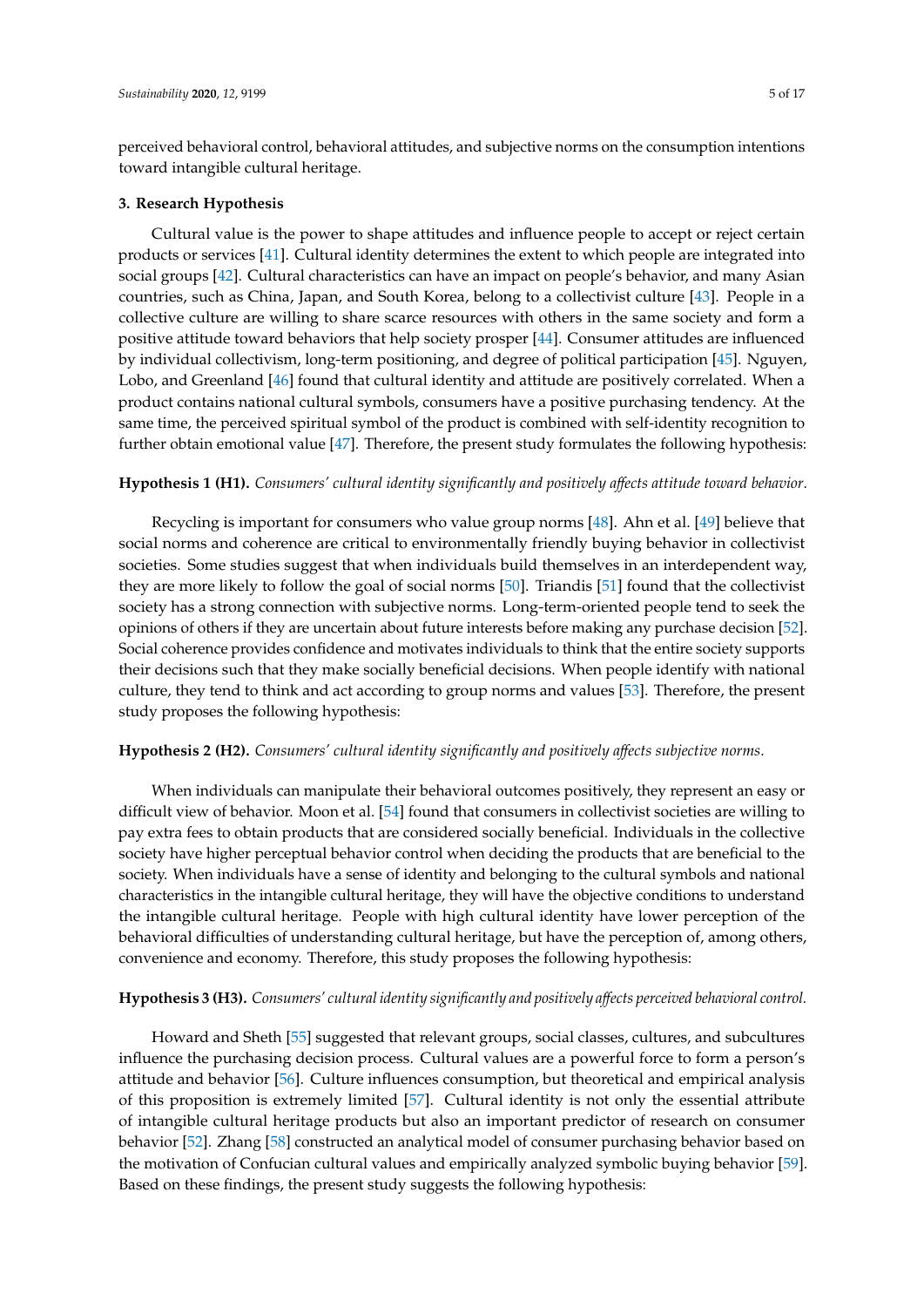**Hypothesis 4 (H4).** *Cultural identity significantly and positively a*ff*ects consumer behavior intention*.

According to the theory of planned behavior, the intention of intangible cultural heritage tourism consumption behavior is mainly affected by behavior attitude, subjective norms, and perceived behavior control. Specifically, people can form a rational evaluation of nonheritage consumption behavior or visiting and playing. The more positive the evaluation is, the more active the tourism consumption intention of intangible cultural heritage becomes. External stress perception will affect individuals' intangible cultural heritage consumption behavior. When individuals are influenced by important others (family, friends, teachers, etc.) and society, intangible cultural heritage consumption intention is more positive. Consumption intention will also be affected by the implementation conditions (such as convenience, difficulty, etc.). The more favorable the perceived objective conditions, the higher the consumption intention of intangible cultural heritage. The applicability of planned behavior theory to consumer behavior int[en](#page-15-12)[tion](#page-15-13) has been widely verified [60,61]. Therefore, the present study suggests the following hypotheses:  $\frac{1}{2}$ 

**Hypothesis 5 (H5).** *Attitude toward behavior significantly and positively influences consumption behavior intention.* **Attitude to a significantly and positively influences consumption behavior intention.** 

**Hypothesis 6 (H6).** Subjective norms significantly and positively influence consumption behavior intention.

**Hypothesis 7 (H7).** Perceived behavioral control significantly and positively influences consumption *behavior intention*. *intention.*

Based on the preceding hypotheses, the main dimensions of this study include cultural identity, Based on the preceding hypotheses, the main dimensions of this study include cultural identity, attitude toward the behavior, subjective norms, perceived behavioral control, and willingness to attitude toward the behavior, subjective norms, perceived behavioral control, and willingness to consume. Figure 1 presents a corresponding model diagram. consume. Figure [1 p](#page-5-0)resents a corresponding model diagram.

<span id="page-5-0"></span>

**Figure 1.** Influence factor model of consumer behavior intention. **Figure 1.** Influence factor model of consumer behavior intention.

# **4. Empirical Analysis 4. Empirical Analysis**

#### *4.1. Case Survey 4.1. Case Survey*

Dynasty, and has a 600-year history. This form of performance art is known as the "mother of all operas" in China and a logacy "living troacure" of traditional Chinese opera by virtue of advanced performance in China and a legacy "living treasure" of traditional Chinese opera by virtue of advanced performance The research object, Kunqu Opera, originated in the Kunshan area of Suzhou in the late Yuan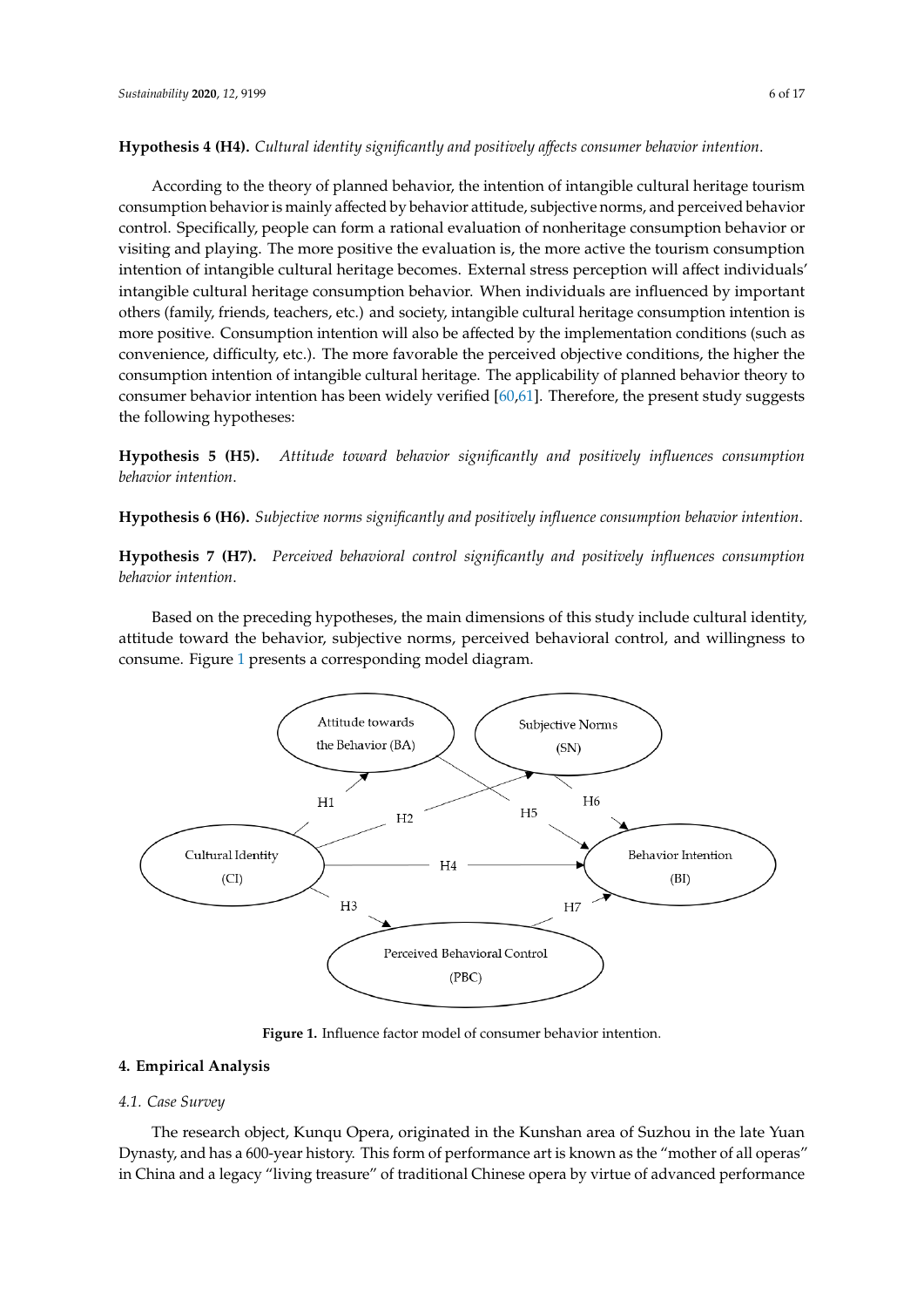skills and rich aesthetic implications involved. It is on top of the list of China's "Masterpieces of the Oral and Intangible Heritage of Humanity" selected by UNESCO (Paris, France) in 2001. As a world-class intangible cultural heritage tourism resource, Kunqu Opera has important research value regardless of its own resource attraction or the role of destination tourism product development and marketing.

## *4.2. Research Design*

The problem of this study is the impact of cultural identity of intangible cultural heritage on consumer behavior intention, which mainly involves the measurement of five concepts: Cultural identity, attitude, subjective norms, perceived behavioral control, and consumer behavior intention. Among them, the cultural identity scale, based on the previous literature review, was combined with the study on the characteristics of Suzhou Kunqu Opera and the questionnaire survey of Kunqu Opera perception. The main part of the questionnaire consisted of 12 items: CI1–CI4 is the cultural identity of Kunqu Opera (M1), CI5-CI8 is the value identity of Kunqu Opera (M2), and CI9-CI12 is the identity of Kunqu Opera (M3). A 7-point Likert scale was used, with 1–7 indicating strongly disagree, disagree, relatively disagree, general, relatively agree, agree, and strongly agree. Table [1](#page-6-0) shows the scale of this study.

<span id="page-6-0"></span>

| Latent Variable                       | <b>Measurement Index</b>                                                                                                                                                                                                                                                                                                             | Source      |
|---------------------------------------|--------------------------------------------------------------------------------------------------------------------------------------------------------------------------------------------------------------------------------------------------------------------------------------------------------------------------------------|-------------|
|                                       | CI1 Kunqu Opera is a comprehensive art that integrates literature, music, dance,<br>and drama.<br>CI2 Kunqu Opera is an elegant performing art.                                                                                                                                                                                      | [62, 63]    |
| Cultural Identity (CI)                | CI3 Kunqu Opera represents rich traditional culture.<br>CI4 I have a good impression of Kunqu Opera.                                                                                                                                                                                                                                 |             |
|                                       | CI5 Watching or experiencing Kunqu Opera can enhance one's understanding of Kunqu<br>Opera culture.<br>CI6 Watching or experiencing Kunqu Opera can improve the aesthetic appreciation of                                                                                                                                            | 64          |
|                                       | an individual.<br>CI7 I can feel the natural and humanistic charm of Suzhou from Kunqu Opera.<br>CI8 The inheritance and protection of intangible culture can be beneficial from the                                                                                                                                                 | [65]        |
|                                       | development of Kunqu Opera<br>CI9 Watching or experiencing Kunqu Opera fits my personal identity.<br>CI10 Watching or experiencing Kunqu Opera helps me express my identity.                                                                                                                                                         | 66          |
|                                       | CI11 Watching or experiencing Kunqu Opera can improve my status.<br>CI12 My contact with Kunqu Opera has made me a member of a like-minded community.                                                                                                                                                                                | 64<br>66    |
| Attitude toward the                   | BA1 The process of watching and experiencing Kunqu Opera is pleasant.<br>BA2 The process of watching and experiencing Kunqu Opera is satisfactory.                                                                                                                                                                                   | $67 - 69$   |
| behavior (BA)<br>Subjective norm (SN) | BA3 The process of watching and experiencing Kunqu Opera is proud.<br>BA4 The process of watching and experiencing Kunqu Opera is meaningful.<br>SN1 The mass media can prompt me to encounter relevant information about<br>Kunqu Opera.<br>SN2 Sharing on social platforms can prompt me to pay attention to activities related to | [70]        |
|                                       | Kunqu Opera.<br>SN3 Public cultural activities to benefit the people in the form of concessionary tickets or<br>free tickets can prompt me to watch Kunqu Opera.<br>SN4 My relatives and friends think that participating in activities related to Kunqu Opera                                                                       | Self-design |
|                                       | is necessary.<br>SN5 When my family needs my support, I think that participating in activities related to<br>Kunqu Opera is necessary.                                                                                                                                                                                               | $[71]$      |
| Perceived behavioral<br>control (PBC) | PBC1 I have enough resources to understand and appreciate Kunqu Opera.<br>PBC2 I have a certain cultural knowledge to appreciate Kunqu Opera.<br>PBC3 I can easily obtain information on Kungu Opera's performance and<br>promotion activities.                                                                                      | [67, 68]    |
|                                       | PBC4 I can easily and quickly reach the place where Kunqu Opera-related activities<br>are held.<br>BI1 I prefer to learn and watch online.                                                                                                                                                                                           |             |
| Consumer behavior<br>intention (BI)   | BI2 I prefer to go to the theatre, scenic spots, and other places to enjoy and watch.<br>BI3 I prefer to go to Suzhou to experience Kunqu Opera.<br>BI4 I am willing to pay a high price for Kunqu Opera and its related products.<br>BI5 I would like to recommend Kunqu Opera and its related products to others.                  | [66]        |

**Table 1.** Measurement Index of Consumer Behavior Intention.

Note: All the items compiled by the authors of the present study are obtained from the collection and analysis of previous data.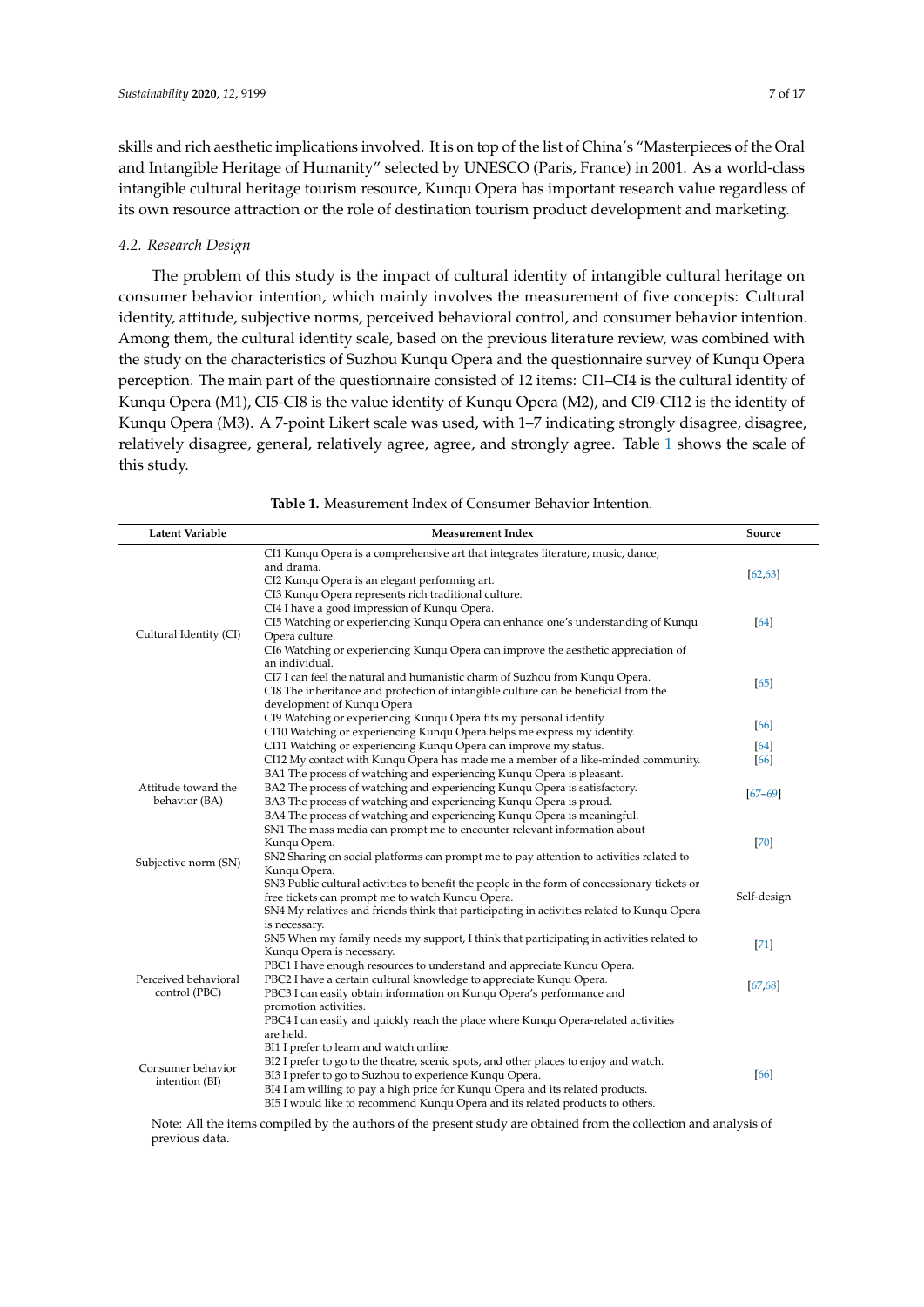#### *4.3. Data Collection and Descriptive Statistics*

In this study, nonprobability convenience sampling was used. The survey was conducted in December 2018 and February 2019. Formal and supplementary surveys were conducted in Suzhou for Chinese tourists and local people, respectively. The site survey was completed mainly at Suzhou Kunqu Opera Theatre, China Kunqu Opera Museum, Kunqu Opera Institute, Suzhou Intangible Cultural Heritage Museum (Suzhou, China), and the urban area. At the same time, the questionnaire was distributed through the Internet and spread to various communities through social media. A total of 400 questionnaires were collected, excluding those that took less than 2 min to fill in, and those that were incomplete. A total of 304 questionnaires were valid, with an effective rate of 76%.

The survey results showed that the male-to-female ratio was close to 1:1, and the gender structure was reasonable. All age groups were covered, and the 20–29 age group accounted for 41.1%. In terms of educational background, college students/undergraduates accounted for 64.1% of the total. Most of the respondents were students and company employees. In terms of monthly income, due to the presence of students, 27.6% of people earned less than CNY 3000, followed by those who earned CNY 5001–8000. Table [2](#page-7-0) shows that the overall distribution of respondents' gender, age, occupation, and average monthly income is relatively balanced, indicating that the sample is suitable for further analysis.

<span id="page-7-0"></span>

| Basic<br>Characteristics | <b>Sample Grouping</b>           | Frequency | Frequency<br>(%) | <b>Basic</b><br>Characteristics | <b>Sample Grouping</b>  | Frequency | Frequency<br>(%) |
|--------------------------|----------------------------------|-----------|------------------|---------------------------------|-------------------------|-----------|------------------|
|                          | Male                             | 145       | 47.7             |                                 | Government/institutions | 28        | 9.2              |
| Gender                   | Female                           | 159       | 52.3             |                                 | Business managers       | 30        | 9.9              |
|                          | Below 20 years old               | 40        | 13.2             |                                 | Company employees       | 79        | 26               |
|                          | 20-29 years old                  | 125       | 41.1             | Occupation                      | Private owners          | 15        | 4.9              |
| Age                      | 30-39 years old                  | 53        | 17.4             |                                 | Retirees                | 29        | 9.5              |
|                          | 40-49 years old                  | 39        | 12.8             |                                 | Freelancers             | 20        | 6.6              |
|                          | 50-59 years old                  | 22        | 7.2              |                                 | <b>Students</b>         | 78        | 25.7             |
|                          | 60 years old and above           | 25        | 8.2              |                                 | Other                   | 25        | 8.2              |
|                          | High school and below            | 59        | 19.4             |                                 | Below 3000 yuan         | 84        | 27.6             |
| Education                | College/undergraduate            | 195       | 64.1             |                                 | 3001-5000 yuan          | 58        | 19.1             |
|                          | Master's degree and above        | 50        | 16.4             | Monthly                         | 5001-8000 yuan          | 78        | 25.7             |
| Permanent<br>residence   | Suzhou local                     | 105       | 34.5             | income                          | 8001-10000 yuan         | 34        | 11.2             |
|                          | Other cities in Jiangsu Province | 48        | 15.8             |                                 | 10001-15000 yuan        | 24        | 7.9              |
|                          | Outside Jiangsu Province         | 151       | 49.7             |                                 | 15,000 yuan and above   | 26        | 8.6              |

| Table 2. Basic situation of sample demographics. |  |
|--------------------------------------------------|--|
|--------------------------------------------------|--|

#### **5. Analysis and Discussion**

#### *5.1. Reliability and Validity Test*

First, the present study used Cronbach's alpha  $(\alpha)$  method to analyze the reliability of the sample data. Generally, when the Cronbach's  $\alpha$  coefficient is greater than 0.7, the internal consistency effect is good and the reliability is high. Table [2](#page-7-0) shows that Cronbach's  $\alpha$  coefficient for each latent variable is significantly larger than 0.7. In addition, the overall reliability of the questionnaire is 0.930, indicating that the scale passes the reliability test. The questionnaire has good internal consistency. Second, the KMO test method was used to analyze the structural validity of the scale. Results showed that the KMO value of each potential variable was greater than the minimum standard value of 0.5 (Table [3\)](#page-8-0). The overall KMO value of the scale was 0.922, indicating that the data of the present study are suitable for factor analysis. Consequently, the cumulative interpretation variation of the common factors extracted was 71.559%, which is more than 50%. Thus, the structural validity of the sample data is good.

The validity of the questionnaire was also tested in this study. Content validity was mainly based on previous theoretical research and a large number of preliminary studies. At the same time, experts were invited to evaluate the questionnaire, which was revised based on their opinions and the final scale was formed. Therefore, we can ensure that this study has good content validity. The construct validity was mainly realized by exploratory factor analysis. Finally, 29 measurement items of the scale were tested for reliability, and the corrected item-total correlation for each item was greater than 0.4, indicating a strong correlation between the index and total scale of measurement as well as good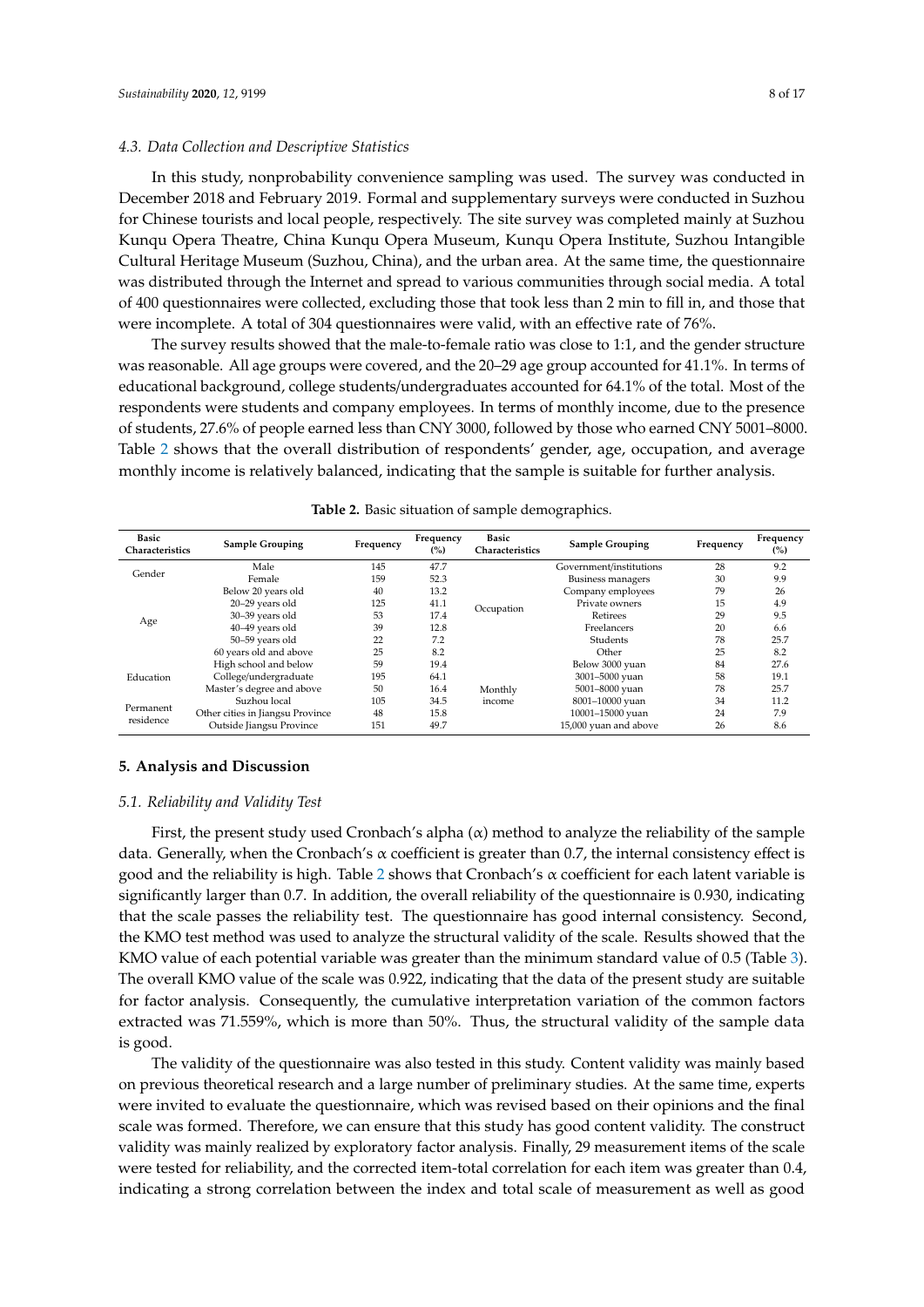reliability; the factor loadings after rotation were all greater than 0.4, all passed the t-test, and were significant at  $p < 0.01$  level. The validity of the scale was guaranteed.

<span id="page-8-0"></span>

| Latent<br>Variable            | Measurement<br>Index             | Mean<br>(Std. Deviation)          | Factor<br>Loading | Cronbach's $\alpha$                                   | CR    | <b>AVE</b>     |
|-------------------------------|----------------------------------|-----------------------------------|-------------------|-------------------------------------------------------|-------|----------------|
|                               | M1                               | 5.614 (1.304)                     | 0.731             |                                                       |       |                |
| Cultural                      | M <sub>2</sub>                   | 5.452 (1.491)                     | 0.750             | 0.757                                                 | 0.799 | 0.570          |
| identity                      | M3                               | 5.339 (1.520)                     | 0.782             |                                                       |       |                |
|                               | CI1                              | 5.395(1.613)                      | 0.803             |                                                       |       |                |
| Kunqu                         | CI <sub>2</sub>                  | 5.767 (1.460)                     | 0.885             | 0.892                                                 | 0.895 | 0.681          |
| Opera                         | CI3                              | 5.697 (1.381)                     | 0.786             |                                                       |       |                |
| culture                       | CI <sub>4</sub>                  | 5.605(1.538)                      | 0.824             |                                                       |       |                |
|                               | CI <sub>5</sub>                  | 5.247 (1.733)                     | 0.838             |                                                       |       |                |
| Value                         | CI <sub>6</sub>                  | 5.628 (1.764)                     | 0.853             |                                                       |       |                |
| identity                      | CI7                              | 5.438 (1.553)                     | 0.824             | 0.898                                                 | 0.899 | 0.691          |
|                               | CI8                              | 5.497 (1.756)                     | 0.809             |                                                       |       |                |
|                               | CI <sub>9</sub>                  | 5.368 (1.805)                     | 0.848             |                                                       |       |                |
| Identity                      | C <sub>I10</sub>                 | 5.237(1.610)                      | 0.848             | 0.858                                                 | 0.861 | 0.674          |
|                               | C <sub>I11</sub>                 | 5.411 (1.748)                     | 0.765             |                                                       |       |                |
|                               | BA1                              | 5.016(1.585)                      | 0.704             |                                                       |       |                |
| Attitude                      | BA <sub>2</sub>                  | 4.993 (1.531)                     | 0.763             |                                                       |       |                |
| toward                        | BA3                              | 4.566(1.601)                      | 0.708             | 0.824                                                 | 0.826 | 0.543          |
| behavior                      | BA4                              | 5.414 (1.467)                     | 0.770             |                                                       |       |                |
|                               | SN <sub>1</sub>                  | 5.095 (1.576)                     | 0.711             |                                                       |       |                |
|                               | SN <sub>2</sub>                  | 4.839 (1.642)                     | 0.773             |                                                       |       |                |
| Subjective                    | SN <sub>3</sub>                  | 5.257(1.617)                      | 0.786             | 0.859                                                 | 0.859 | 0.551          |
| norm                          | SN <sub>4</sub>                  | 4.530 (1.498)                     | 0.725             |                                                       |       |                |
|                               | SN5                              | 5.204 (1.545)                     | 0.711             |                                                       |       |                |
|                               | PBC1                             | 4.313 (1.570)                     | 0.707             |                                                       |       |                |
| Perceived                     | PBC <sub>2</sub>                 | 4.549 (1.450)                     | 0.734             | 0.833                                                 | 0.833 | 0.556          |
| behavioral                    | PBC3                             | 3.898 (1.584)                     | 0.787             |                                                       |       |                |
| control                       | PBC4                             | 4.056 (1.677)                     | 0.752             |                                                       |       |                |
|                               | BI1                              | 4.549 (1.528)                     | 0.717             |                                                       |       |                |
| Consumer                      | BI <sub>2</sub>                  | 5.211 (1.505)                     | 0.878             |                                                       |       |                |
| behavior                      | BI3                              | 5.237 (1.532)                     | 0.868             | 0.893                                                 | 0.894 | 0.631          |
| intention                     | BI4                              | 4.151(1.508)                      | 0.690             |                                                       |       |                |
|                               | BI <sub>5</sub>                  | 5.191 (1.497)                     | 0.801             |                                                       |       |                |
|                               | Overall reliability and validity |                                   |                   | Cronbach' s $\alpha$ value = 0.930, KMO value = 0.922 |       |                |
| Bartlett's test of sphericity |                                  | Approximate chi square = 5214.230 |                   | $df = 406$                                            |       | $Sig. = 0.000$ |

**Table 3.** Descriptive statistics and reliability and validity test of scale.

## *5.2. Confirmatory Factor Analysis (CFA)*

CFA aims to test whether the relationship between a factor and the corresponding measure item conforms to the theoretical relationship designed by the researcher. Among the relevant indicators, CR is the combination reliability, 0.7 is the acceptable threshold, and AVE is the average variance extracted value, which is recommended to be greater than 0.4 to test the internal consistency. In this study, CFA was conducted on five measurement dimensions: cultural identity, behavioral attitude, subjective norms, perceived behavioral control, and consumption intention. Table [3](#page-8-0) shows that CR of each dimension is greater than 0.7, AVE is greater than 0.4, and the standardized factor loading of all measurement indexes on their respective latent variables ranged from 0.690 to 0.885, which is greater than 0.5 and less than 0.9, indicating that the basic fitness of the model is good. The larger the factor loading value, the greater the variation that the index variable can be explained by the structure; thus,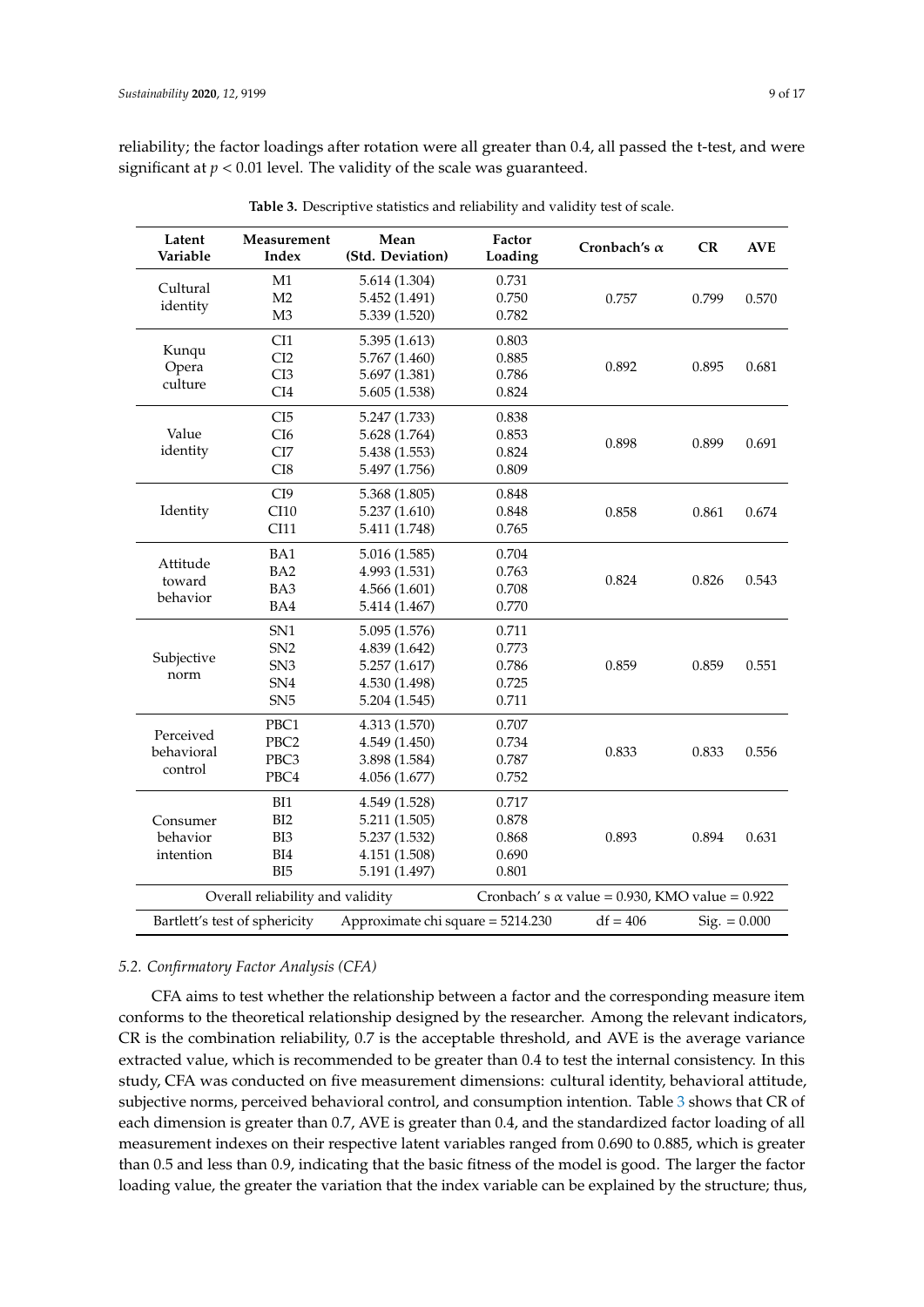the index variable can effectively reflect the structural characteristics to be measured [\[72\]](#page-15-24). Through the CFA of each dimension, the model built in this study is of good quality, and the index can effectively reflect the structural characteristics to be measured.

# *5.3. Model Fitting E*ff*ect*

After reliability and validity were guaranteed, the present study selected the absolute fitness index χ2/df, RMSEA, GFI, AGFI, value-added fitness index NFI, CFI, IFI, and other indicators to determine the model fit. Results showed that the  $\chi$ 2/df statistic was 1.461 (match standard <3). Moreover, the RMSEA value was 0.039 (match standard <0.08), and the other indexes (GFI =  $0.923$ , AGFI =  $0.903$ ,  $NFI = 0.920$ , CFI = 0.973, and IFI = 0.973) were all more than 0.900. The results showed that the overall fitting result of the sample was good and reached the corresponding matching standard (Table [4\)](#page-9-0).

<span id="page-9-0"></span>

|                     | $\chi^2$ /df | <b>RMSEA</b> | GFI   | <b>AGFI</b> | NFI   | CFI   | IFI   |
|---------------------|--------------|--------------|-------|-------------|-------|-------|-------|
| Ideal value         | <3           | < 0.08       | > 0.9 | > 0.9       | > 0.9 | > 0.9 | > 0.9 |
| Construction model  | 1.461        | 0.039        | 0.923 | 0.903       | 0.920 | 0.973 | 0.973 |
| Adaptation judgment | Good         | Good         | Good  | Good        | Good  | Good  | Good  |

**Table 4.** Goodness-of-Fit for SEM.

### *5.4. Hypothesis Verification Results*

AMOS 22.0 was used to verify the proposed hypothesis, and then the structural model path inspection table (Table [5\)](#page-9-1) and structural equation model path diagram (Figure [2\)](#page-9-2) were obtained.

| Table 5. Results of hypothesis test. |  |
|--------------------------------------|--|
|--------------------------------------|--|

<span id="page-9-1"></span>

| Hypothesis Path                                                | Standardized<br>Estimate $\beta$ | Standardized<br>Error | Critical<br>Ratio | <i>p</i> -Value | <b>Hypothesis</b><br><b>Results</b> |
|----------------------------------------------------------------|----------------------------------|-----------------------|-------------------|-----------------|-------------------------------------|
| H1 cultural identity $\rightarrow$ attitude toward behavior    | 0.691                            | 0.105                 | 6.573             | ***             | Support                             |
| H2 cultural identity→subjective norm                           | 0.543                            | 0.097                 | 5.579             | ***             | Support                             |
| H3 cultural identity→perceived behavioral control              | 0.596                            | 0.100                 | 5.956             | ***             | Support                             |
| H4 cultural identity→consumer behavior intention               | 0.415                            | 0.090                 | 4.638             | ***             | Support                             |
| H5 attitude toward behavior→consumer<br>behavior intention     | 0.329                            | 0.055                 | 6.006             | ***             | Support                             |
| H6 subjective norm→consumer behavior intention                 | 0.279                            | 0.049                 | 5.738             | ***             | Support                             |
| H7 perceived behavioral control→consumer<br>behavior intention | 0.313                            | 0.052                 | 5.988             | ***             | Support                             |

<span id="page-9-2"></span>

**Figure 2.** Result of influence path analysis.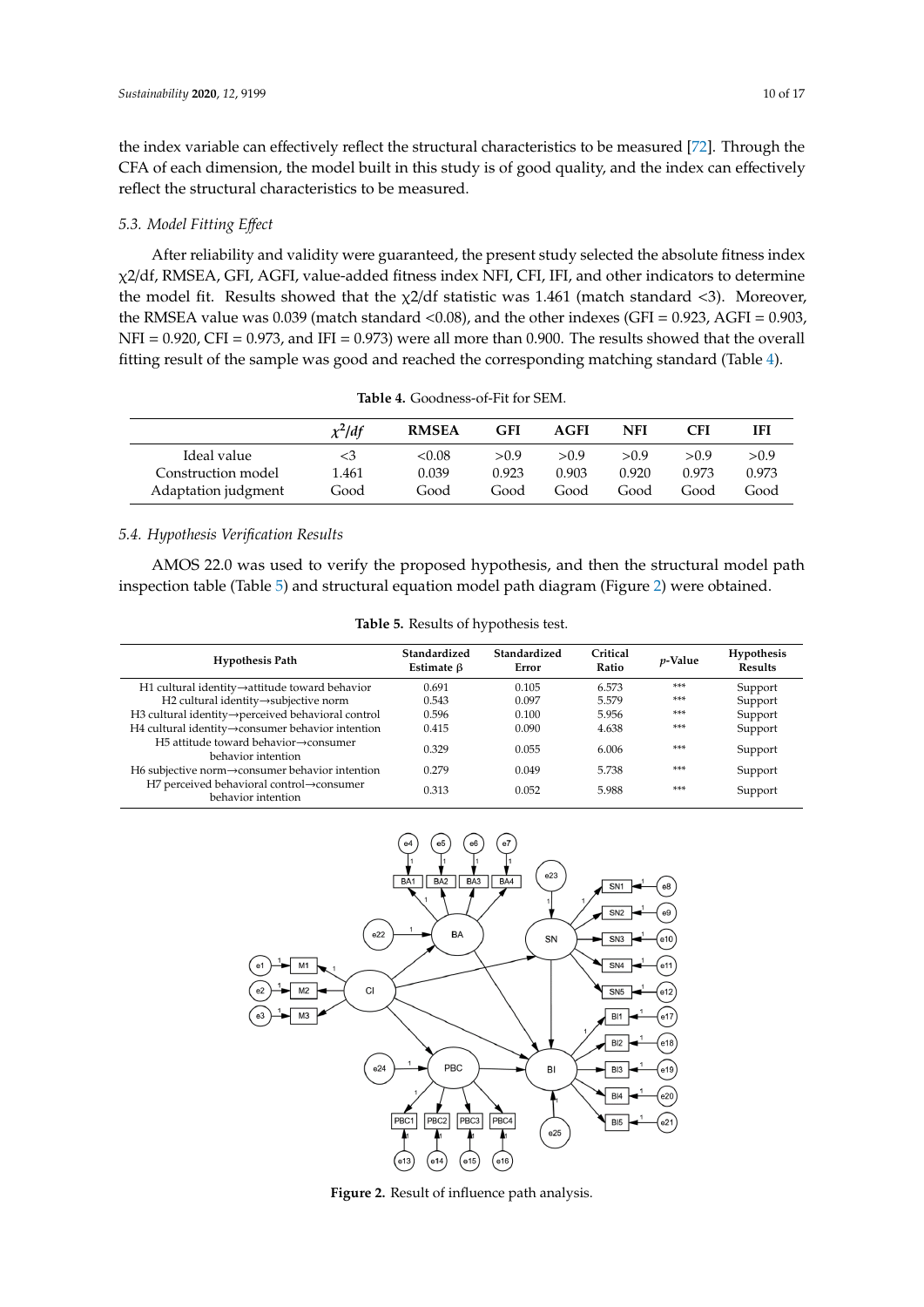#### (1) Mechanism of cultural identity on consumption intention

Figure [2](#page-9-2) and Table [5](#page-9-1) show that cultural identity has a significant positive effect on consumer behavioral attitude, subjective norms, perceived behavioral control, and consumption intentions. Among these factors, cultural identity has a significant positive effect on consumers' behavioral attitudes ( $β = 0.691, p < 0.001$ ); thus, H1 is established. Cultural identity has a significant positive effect on consumers' subjective norms ( $\beta = 0.543$ ,  $p < 0.001$ ); thus, H2 is established. Cultural identity has a significant positive effect on perceived behavioral control ( $\beta = 0.596$ ,  $p < 0.001$ ); thus, H3 is established. Cultural identity has a significant positive effect on consumption intention ( $\beta = 0.415$ ,  $p < 0.001$ ); thus, H4 is established.

As an antecedent variable, cultural identity has an important influence on behavioral attitude, subjective norms, and perceived behavioral control. Cultural identity also has a direct effect on the consumption intention of intangible cultural heritage. Thus, consumers' cultural identity of Kunqu Opera, as an intangible cultural heritage, has a positive effect on individuals' attitude, subjective norms, and perceived behavioral control, which ultimately results in a positive willingness to consume Kunqu Opera. This finding verifies the influence path of cultural identity-consumption intention. In the measurement process of this study, tourists' cultural identification with Kunqu Opera includes three dimensions: Kunqu culture, value, and identity. Therefore, in the development of intangible cultural heritage tourism, the exploration of the internal culture of intangible cultural heritage should be given importance to highlight the unique cultural value and cultural identity of intangible cultural heritage. By enhancing tourists' cultural identification with intangible cultural heritage, we can continuously improve their attitude toward intangible cultural heritage and deepen the influence of subjective norms and perceived behavioral control on tourists, thereby stimulating tourists' behavioral intention to travel and consume.

(2) Influence mechanism of behavioral attitude, subjective norms, and perceived behavioral control on consumption intentions

Behavioral attitude, subjective norms, and perceived behavioral control all have a significant impact on consumption intention. Behavioral attitude has a significant positive effect on consumers' consumption intention of Kunqu Opera ( $\beta = 0.329$ ,  $p < 0.001$ ); thus, H5 is established. This result is consistent with Ajzen's main assumptions on TPB [\[29\]](#page-14-6). Behavioral attitude is an important influencing factor of consumer behavior intention. Previous studies have yielded similar results [\[60,](#page-15-12)[61,](#page-15-13)[73\]](#page-15-25). When tourists think that the experience of Suzhou Kunqu Opera is pleasant and valuable, they are more inclined toward consumer behavior. The study also showed that behavioral attitude was the most influential factor among the three. Subjective norms have a significant positive impact on consumption intention ( $\beta = 0.279$ ,  $p < 0.001$ ); thus, H6 is established, confirming the TPB hypothesis. Numerous studies have demonstrated the important role of subjective norms in behavioral intentions [\[74,](#page-15-26)[75\]](#page-15-27). Tourists tend to consider other people's views when making intangible cultural heritage consumption decisions such as friends, relatives, parents, and travel companions. Higher subjective norms have a positive effect on tourists' consumption intentions. Perceived behavioral control has a significant positive effect on consumption intention ( $\beta = 0.313$ ,  $p < 0.001$ ); thus, H7 is established. This result confirms the views of Brown et al. [\[76\]](#page-16-0), and Chen and Tung [\[77\]](#page-16-1). When tourists think that they have enough time, money, and opportunity to easily consume intangible cultural heritage, they carry out this behavior. This result also enlightens managers in creating various opportunities in tourist destinations to enable visitors to understand and participate in intangible cultural heritage tourism.

#### **6. Conclusions and Implications**

## *6.1. Conclusions*

Taking Suzhou Kunqu Opera as an example, this study selected cultural identity as the antecedent variable and combined it with the TPB in consumer behavior to explore the impact of cultural identity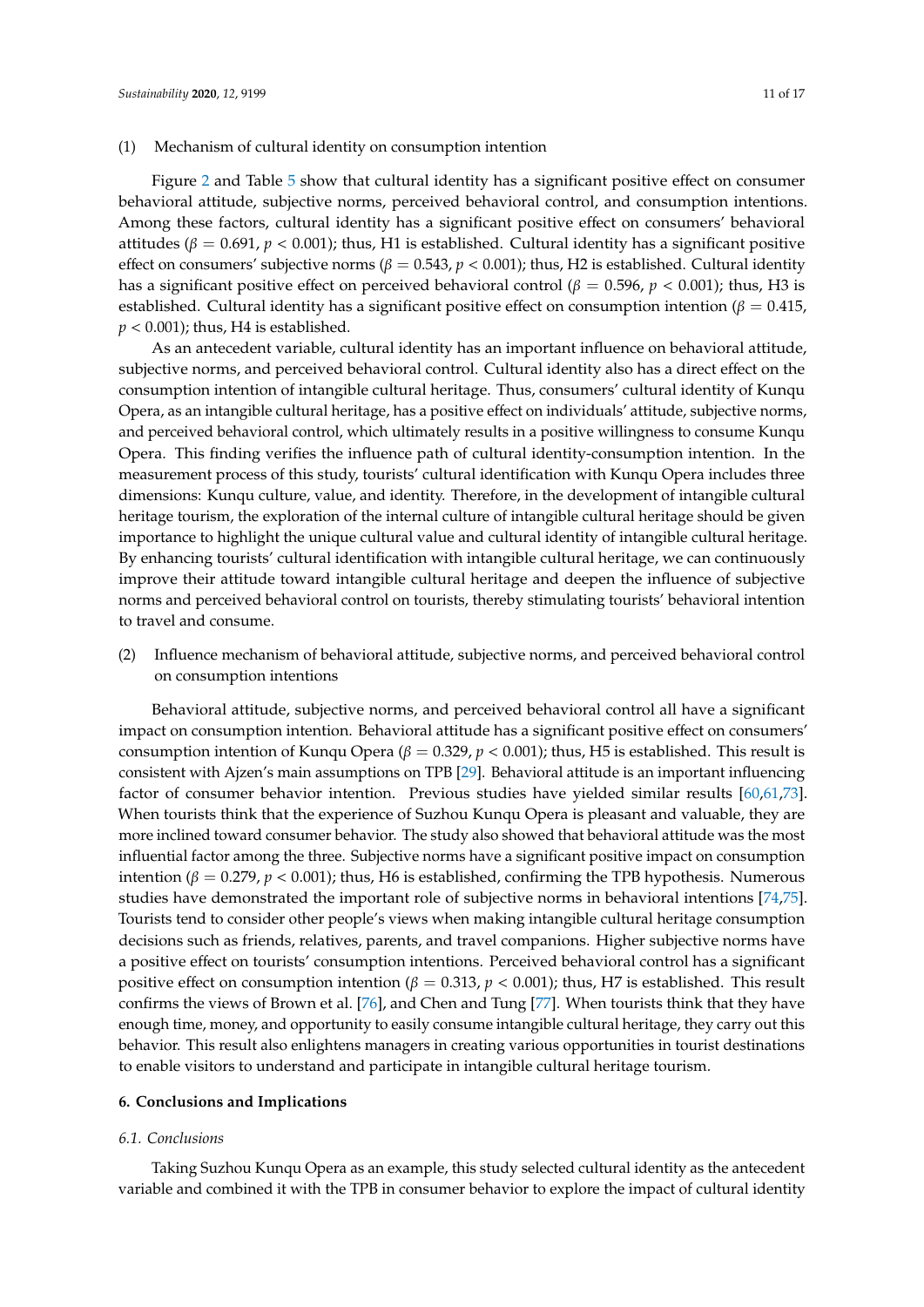on the tourism consumption intention of intangible cultural heritage. Due to the special cultural attributes of intangible cultural heritage, tourists can ultimately promote their consumption intention on the basis of recognizing the value of intangible cultural heritage. Based on the traditional TPB, this study creatively introduced the variable of cultural identity and conducted empirical research.

The results showed the following: (1) Cultural identity has a direct positive influence on the consumption intention of intangible cultural heritage. In intangible cultural heritage tourism, the cultural identity of tourist consumers promotes their consumption intention. (2) A positive correlation exists between cultural identity and behavioral attitude, subjective norms, and perceived behavioral control. When the cultural identity is strengthened, the individual's behavioral attitude is more positive, the influence of subjective norms is more intense, and the perceived behavioral control is stronger. (3) Behavioral attitudes, subjective norms, and perceived behavioral control all have a positive impact on tourists' consumption intentions. The empirical results support the theoretical model and hypothesis.

#### *6.2. Managerial Implications*

The results of the study provide valuable information that can be used as a reference for the development of intangible cultural heritage tourist destinations. Tourism organizations in these destinations should realize that intangible cultural heritage is a unique tourism resource that can generate economic benefits for tourism development. The sustainable development of tourism is the focus of public attention. The tourism industry is developed by using cultural resources, and nonrenewable original ecological cultural resources are the basis and premise of its development and utilization. In the fierce tourism competition, intangible cultural heritage can be developed and utilized as a type of tourism product that emphasizes differences and highlights local characteristics [\[10\]](#page-13-9). On the one hand, sustainable tourism development can effectively inherit and develop intangible cultural heritage. Only when the original cultural ecology of the region and the nation is effectively protected can we discuss the sustainable utilization of its cultural resources, which meets the needs of the current population while also protecting the needs of future generations; on the other hand, sustainable tourism development can strengthen the unique cultural image of tourist destinations, attract visitors, and promote the long-term development of these destinations.

Heritage tourism brings sustainable development opportunities for destinations, especially in the post-COVID-19 epidemic era. COVID-19 has a long-term negative impact on the tourism industry, and brings a rethinking of the tourism growth model [\[78\]](#page-16-2). Tourism recovery will take a long time, and stakeholders should actively formulate strategic plans for destination recovery and seize the crisis into development opportunities [\[79](#page-16-3)[,80\]](#page-16-4). This study provides management suggestions for the sustainable development of heritage tourism destinations from the perspective of stakeholders (Table [6\)](#page-12-0).

Destination governments and decision makers should intervene appropriately in heritage tourism and introduce relevant tourism policies to promote its sustainability. In addition, the governments should increase their support to the tourism industry and enterprises by providing stimulus plans and interventions, such as tax breaks, subsidies, and deferred repayment [\[73\]](#page-15-25). These measures can improve the viability of tourism companies to some extent.

Tourism enterprises should establish a link between tourists' cultural identity and consumption intentions in intangible cultural heritage tourism. The staff can search for tourists' travel stories from online travel communities or travel review websites, evaluate the degree of tourists' recognition of intangible cultural heritage, and obtain the true evaluation of tourists. Tourists' pursuit of deep cultural tourism experience promotes the transformation of the supply side [\[81\]](#page-16-5). An in-depth understanding of tourists' needs can provide a reference for the development of tourism products, help tourism providers design travel experiences to meet the needs of tourists [\[82\]](#page-16-6), and increase tourists' sense of participation and identification with intangible cultural heritage. The core product of Suzhou Kunqu Opera is stage performance, the exposure of which can be increased in collaboration with scenic spots.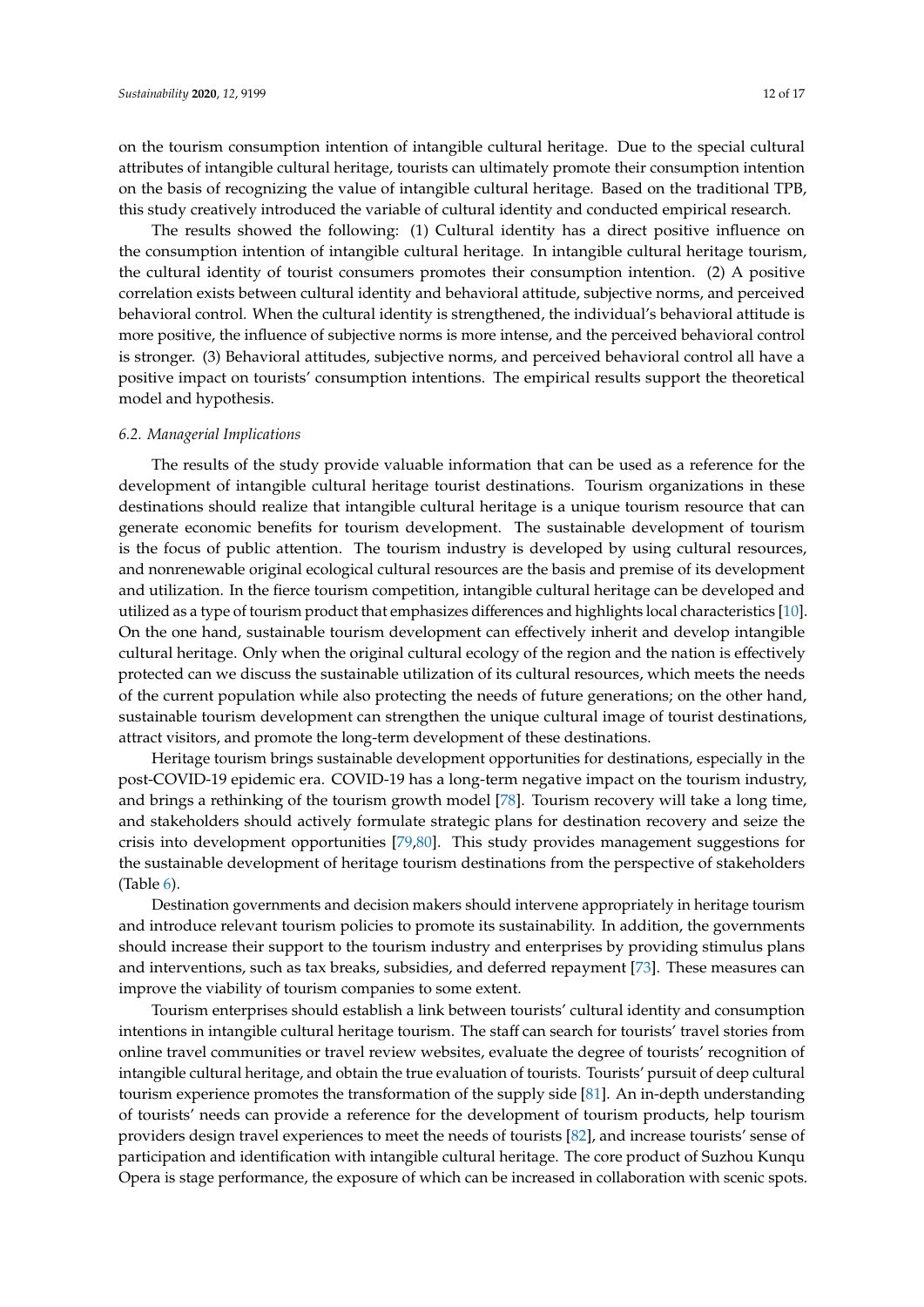For example, tourism organizations can build theatres with unique architectural styles in scenic spots, and regularly provide theater performances to show tourists the stage art and charm of Suzhou Kunqu Opera. Visitors can enhance their value and cultural recognition of this performing art by watching Suzhou Kunqu Opera performances. The design and development of tourist souvenirs based on stage art and dress adornment has attracted tourists' attention. The aforementioned measures can improve cultural identity and promote tourists' consumption intention to the greatest extent, so that the goal of sustainable development of intangible cultural heritage tourism can be achieved.

<span id="page-12-0"></span>

| Stakeholder                         | <b>Managerial Actions</b>                                                                                                                                                                                                                        |  |  |  |
|-------------------------------------|--------------------------------------------------------------------------------------------------------------------------------------------------------------------------------------------------------------------------------------------------|--|--|--|
| Government and decision-makers      | intervene in heritage tourism to reshape<br>sustainable development;<br>provide incentives and interventions<br>(e.g., tax breaks, subsidies);<br>improve tourism infrastructure and services.                                                   |  |  |  |
| Tourism enterprises                 | understand the potential needs of tourists;<br>redesign heritage tourism experiences (such as<br>museums, cultural performances and heritage<br>experiences, etc.);<br>develop heritage tourism souvenirs.                                       |  |  |  |
| Destination marketing organizations | consider new marketing contents and forms;<br>٠<br>strengthen the relationship between potential<br>٠<br>tourists and destinations;<br>increase promotions and consumer incentives<br>٠<br>for tourists, such as price discount strategies, etc. |  |  |  |

|  | Table 6. Managerial actions of tourism stakeholders. |
|--|------------------------------------------------------|
|--|------------------------------------------------------|

The marketing and promotion of destination intangible cultural heritage needs to focus on the role of TPB. The results of this study show that behavioral attitude, subjective norms, and perceived behavioral control all have a positive effect on tourists' consumption intentions. Destination marketing organizations should attach importance to the contents and forms of tourism promotion of intangible cultural heritage. Social media can influence consumers' decision-making and purchasing behavior [\[83\]](#page-16-7). Mass media should focus on publicizing the characteristics and values of intangible cultural heritage to attract potential tourist consumers. Tourist destination managers can organize cultural activities to enhance tourists' understanding of the intrinsic value of intangible cultural heritage. In addition, the interaction between tourists and local residents, especially Kunqu Opera enthusiasts, helps tourists to deeply participate in intangible cultural heritage tourism. Destinations can attract tourists to participate and produce a more memorable travel experience by increasing the interaction between tourists, local residents, and staff in public spaces [\[84\]](#page-16-8), which in turn stimulates potential consumption intentions. In addition, destination marketing organizations can stimulate consumer demand through price discount strategies.

### *6.3. Limitations and Future Research*

This study can fill research gaps in intangible cultural heritage tourism and provide suggestions for the marketing and sustainable development of tourist destinations. However, this study has several limitations. First, the relatively small sample size may limit the generality of the results. Although the number of questionnaires has grown 10 times that of the traditional concept of items to calculate the sample size, future research can still expand the sample size and conduct further investigation under different circumstances. Second, the cultural identity scale has not been developed, and follow-up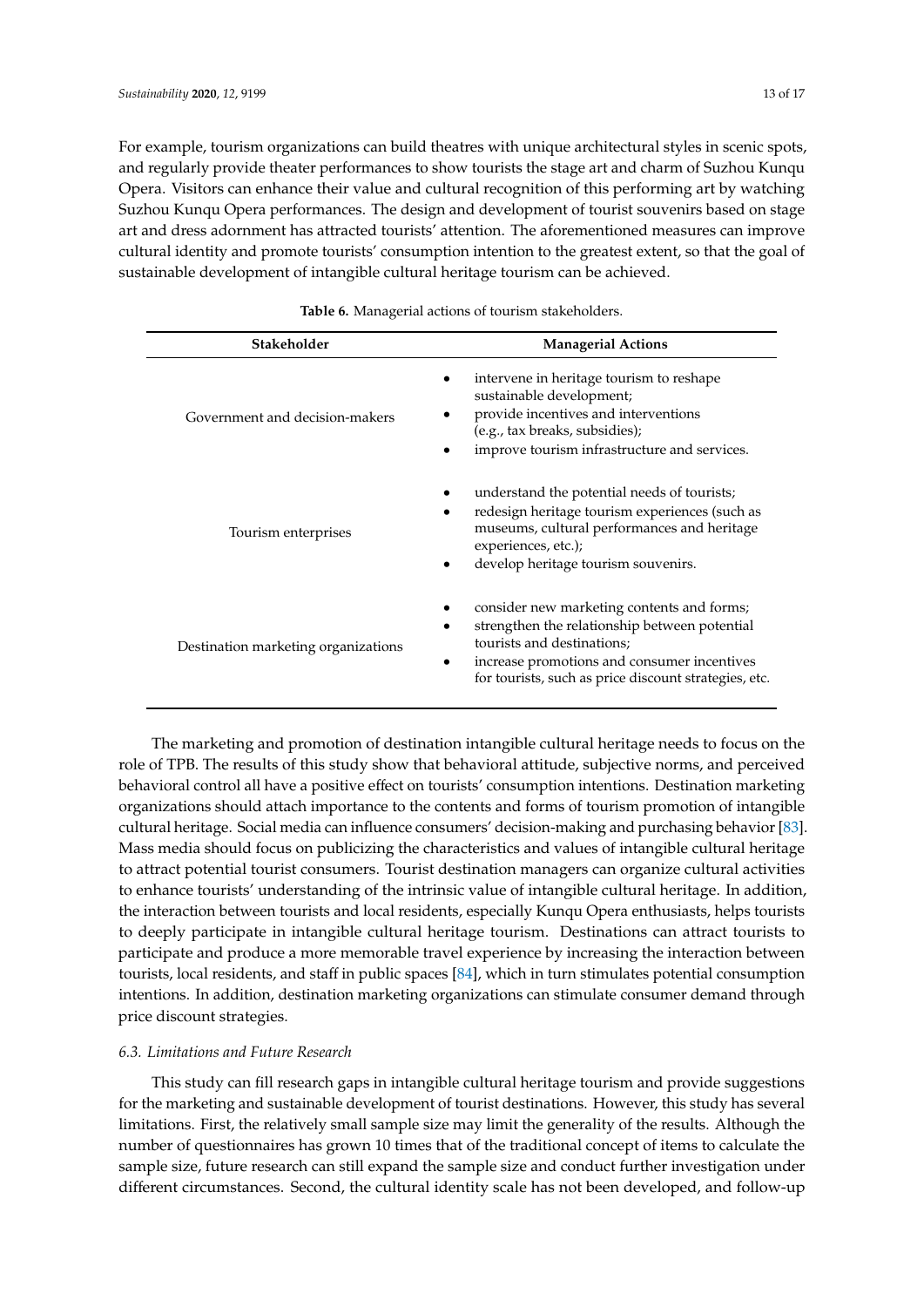research can be conducted based on the characteristics of intangible cultural heritage to improve the research accuracy. Finally, this study's participants are aimed at Chinese tourists, and does not include a cross-cultural analysis of tourists to consider differences in the influence of cultural identity on consumption intentions between local and foreign cultural tourists; that is, to explore whether the relationship between these constructs will present different results due to tourism market segmentation.

**Author Contributions:** Conceptualization, M.Z.; funding acquisition, M.Z.; investigation, G.Z. and X.C.; methodology, X.C. and R.L.; writing—original draft, G.Z. and X.C.; writing—review and editing, G.Z., R.L., and M.Z. All authors have read and agreed to the published version of the manuscript.

**Funding:** This research was funded by the National Social Science Foundation of China (grant number: 16AZD055).

**Conflicts of Interest:** The authors declare no conflict of interest.

# **References**

- <span id="page-13-0"></span>1. UNESCO. *Convention for the Safeguarding of the Intangible Cultural Heritage*; UNESCO: Paris, France, 2003.
- <span id="page-13-1"></span>2. Petronela, T. The importance of the intangible cultural heritage in the economy. *Procedia Econ. Financ.* **2016**, *39*, 731–736. [\[CrossRef\]](http://dx.doi.org/10.1016/S2212-5671(16)30271-4)
- <span id="page-13-2"></span>3. Ma, M.; Wang, Y. The transformation mode of the tourism products of intangible cultural heritage. *J. Guilin Inst. Tour.* **2008**, *2*, 029.
- <span id="page-13-3"></span>4. Hall, D. Brand development, tourism and national identity: The re-imaging of former Yugoslavia. *J. Brand. Manag.* **2002**, *9*, 323–334. [\[CrossRef\]](http://dx.doi.org/10.1057/palgrave.bm.2540081)
- <span id="page-13-4"></span>5. Vidal González, M. Intangible heritage tourism and identity. *Tour. Manag.* **2008**, *29*, 807–810. [\[CrossRef\]](http://dx.doi.org/10.1016/j.tourman.2007.07.003)
- <span id="page-13-5"></span>6. Wang, Y.; Hu, H. Cultural identity: The core mechanism for the survival and development of intangible cultural heritage. *Fujian Trib.* **2014**, *10*, 49–55.
- <span id="page-13-6"></span>7. Bond, N.; Falk, J. Tourism and identity—Related motivations: Why am I here (and not there)? *Int. J. Tour. Res.* **2013**, *15*, 430–442. [\[CrossRef\]](http://dx.doi.org/10.1002/jtr.1886)
- <span id="page-13-7"></span>8. Pardo-García, C.; Coll-Serrano, V.; Rausell-Köster, P.; Pérez Bustamante-Yábar, D. Cultural attitudes and tourist destination prescription. *Ann. Tour. Res.* **2018**, *71*, 59–61. [\[CrossRef\]](http://dx.doi.org/10.1016/j.annals.2018.01.003)
- <span id="page-13-8"></span>9. Del Bosque, I.R.; Martín, H.S. Tourist satisfaction a cognitive-affective model. *Ann. Tourism Res.* **2008**, *35*, 551–573. [\[CrossRef\]](http://dx.doi.org/10.1016/j.annals.2008.02.006)
- <span id="page-13-9"></span>10. Henderson, J. Heritage, identity and tourism in Hong Kong. *Int. J. Herit. Stud.* **2001**, *7*, 219–235. [\[CrossRef\]](http://dx.doi.org/10.1080/13527250120079402)
- <span id="page-13-10"></span>11. Wan, C.; Chew, P.Y.G. Cultural knowledge, category label, and social connections: Components of cultural identity in the global, multicultural context. *Asian J. Soc. Psychol.* **2013**, *16*, 247–259. [\[CrossRef\]](http://dx.doi.org/10.1111/ajsp.12029)
- <span id="page-13-11"></span>12. Wan, X.; Wang, H. Study on ethnic sports culture identification along the silk road driven and constructed by digital. *J. Wuhan Inst. Phys. Educ.* **2017**, *51*, 14–18.
- 13. Dong, Q.; Hong, Y. Media sports contact and Chinese cultural identity. *J. Beijing Sport Univ.* **2015**, *11*, 43–49.
- <span id="page-13-12"></span>14. Zheng, X. *Cultural Identity Theory*; China Social Sciences Press: Beijing, China, 1992.
- <span id="page-13-13"></span>15. Qi, J. Physical inheritance of intangible cultural heritages: The case of the Jing nationality. *J. Yunnan Norm. Univ.* **2019**, *51*, 66–71.
- <span id="page-13-14"></span>16. Ma, W. Recognition and introspection: A review of intangible cultural heritage protection from the perspective of cultural consciousness. *J. Guangxi Teach. Educ. Univ.* **2016**, *37*, 25–29.
- <span id="page-13-15"></span>17. Ji, Z. The plight of spatial protection and cultural identity of intangible cultural heritages. *Jiangsu Soc. Sci.* **2013**, *5*, 197–201.
- <span id="page-13-16"></span>18. Hafstein, V.T. Intangible heritage as a festival; or, folklorization revisited. *J. Am. Folk.* **2018**, *131*, 127–149. [\[CrossRef\]](http://dx.doi.org/10.5406/jamerfolk.131.520.0127)
- <span id="page-13-17"></span>19. Lei, Q. Cultural identity and public law protection of intangible cultural heritage in western China. *Folk. Stud.* **2013**, *1*, 25–31.
- <span id="page-13-18"></span>20. Van Rekom, J.; Go, F. Cultural identities in a globalizing world: Conditions for sustainability of intercultural tourism. In *Tourism and Social Identities*; Routledge: London, UK, 2006; pp. 95–106.
- <span id="page-13-19"></span>21. Agrusa, W.; Lema, J.; Tanner, J.; Host, T.; Agrusa, J. Integrating sustainability and Hawaiian culture into the tourism experience of the Hawaiian Islands. *PASOS J. Tour. Cult. Herit.* **2010**, *8*, 247–264. [\[CrossRef\]](http://dx.doi.org/10.25145/j.pasos.2010.08.018)
- <span id="page-13-20"></span>22. Chen, C.; Lu, C. Identity: A new perspective in the study of tourism experience. *Tour. Trib.* **2011**, *26*, 37–42.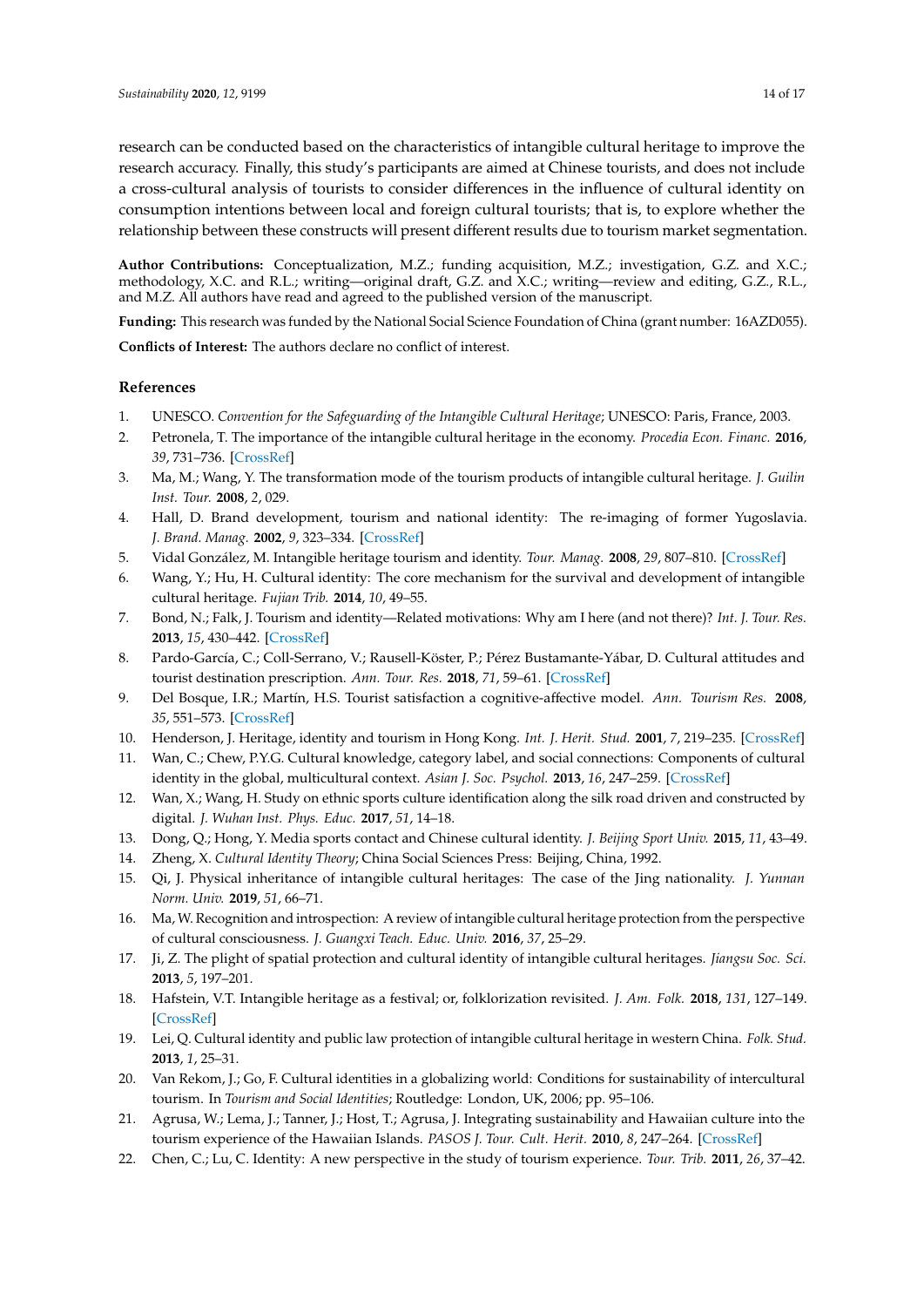- <span id="page-14-0"></span>23. Huang, Y.; Lv, Q. Connotation, dimensions and influence factors of cultural identity about intangible heritage products: Qualitative analysis using NVIVO. *J. Taiyuan Univ. Tech.* **2017**, *35*, 38–44.
- <span id="page-14-1"></span>24. Wang, P.; Hu, F. National cultural identity: Implications and structures. *J. Shanghai Norm. Univ.* **2011**, *1*, 101–107.
- <span id="page-14-2"></span>25. Timothy, D.J. *Cultural Heritage and Tourism: An Introduction*; Channel View Publications: Bristol, UK, 2011; Volume 4.
- <span id="page-14-3"></span>26. Chen, Z.; Suntikul, W.; King, B. Constructing an intangible cultural heritage experiencescape: The case of the feast of the Drunken Dragon (Macau). *Tour. Manag. Perspect.* **2020**, *34*, 100659. [\[CrossRef\]](http://dx.doi.org/10.1016/j.tmp.2020.100659)
- <span id="page-14-4"></span>27. Esfehani, M.H.; Albrecht, J.N. Roles of intangible cultural heritage in tourism in natural protected areas. *J. Herit. Tour.* **2018**, *13*, 15–29. [\[CrossRef\]](http://dx.doi.org/10.1080/1743873X.2016.1245735)
- <span id="page-14-5"></span>28. Zhu, X.; Han, S. Intangible cultural heritage cultural capital property and the development of the New Paradigm. *J. Henan Inst. Educ.* **2018**, *37*, 19–25.
- <span id="page-14-6"></span>29. Ajzen, I. The theory of planned behavior. *Organ. Behav. Hum. Dec.* **1991**, *50*, 179–211. [\[CrossRef\]](http://dx.doi.org/10.1016/0749-5978(91)90020-T)
- <span id="page-14-7"></span>30. Dolnicar, S.; Coltman, T.; Sharma, R. Do satisfied tourists really intend to come back? Three concerns with empirical studies of the link between satisfaction and behavioral intention. *J. Travel Res.* **2015**, *54*, 152–178. [\[CrossRef\]](http://dx.doi.org/10.1177/0047287513513167)
- <span id="page-14-8"></span>31. Joo, Y.; Seok, H.; Nam, Y. The moderating effect of social media use on sustainable rural tourism: A theory of planned behavior model. *Sustainability* **2020**, *12*, 4095. [\[CrossRef\]](http://dx.doi.org/10.3390/su12104095)
- <span id="page-14-9"></span>32. Li, Y.; Luo, F. A review of the application of planned behavior theory in domestic tourism behavior. *Tour. Overv.* **2018**, *5*, 20.
- <span id="page-14-10"></span>33. Hu, H.; Zhang, J.H.; Wang, C.; Yu, P.; Chu, G. What influences tourists' intention to participate in the Zero Litter Initiative in mountainous tourism areas: A case study of Huangshan National Park, China. *Sci. Total Environ.* **2019**, *657*, 1127–1137. [\[CrossRef\]](http://dx.doi.org/10.1016/j.scitotenv.2018.12.114) [\[PubMed\]](http://www.ncbi.nlm.nih.gov/pubmed/30677880)
- <span id="page-14-11"></span>34. Ashraf, M.S.; Hou, F.J.; Kim, W.G.; Ahmad, W.; Ashraf, R.U. Modeling tourists' visiting intentions toward ecofriendly destinations: Implications for sustainable tourism operators. *Bus. Strateg. Environ.* **2020**, *29*, 54–71. [\[CrossRef\]](http://dx.doi.org/10.1002/bse.2350)
- <span id="page-14-12"></span>35. Zhang, Y.; Lee, T.J.; Xiong, Y. A conflict resolution model for sustainable heritage tourism. *Int. J. Tour. Res.* **2019**, *21*, 478–492. [\[CrossRef\]](http://dx.doi.org/10.1002/jtr.2276)
- <span id="page-14-13"></span>36. Xia, H.; Chen, T.; Hou, G. Study on collaboration intentions and behaviors of public participation in the inheritance of ich based on an extended theory of planned behavior. *Sustainability* **2020**, *12*, 4349. [\[CrossRef\]](http://dx.doi.org/10.3390/su12114349)
- <span id="page-14-14"></span>37. Tolkes, C.; Butzmann, E. Motivating pro-sustainable behavior: The potential of green events-a case-study from the Munich Streetlife Festival. *Sustainability* **2018**, *10*, 15. [\[CrossRef\]](http://dx.doi.org/10.3390/su10103731)
- <span id="page-14-15"></span>38. Han, H.; Meng, B.; Kim, W. Emerging bicycle tourism and the theory of planned behavior. *J. Sustain. Tour.* **2017**, *25*, 292–309. [\[CrossRef\]](http://dx.doi.org/10.1080/09669582.2016.1202955)
- <span id="page-14-16"></span>39. Beldad, A.; Hegner, S. Determinants of fair trade product purchase intention of Dutch consumers according to the extended theory of planned behaviour. *J. Consum. Policy* **2018**, *41*, 191–210. [\[CrossRef\]](http://dx.doi.org/10.1007/s10603-018-9384-1)
- <span id="page-14-17"></span>40. Choi, J.; Geistfeld, L.V. A cross-cultural investigation of consumer e-shopping adoption. *J. Econ. Psychol.* **2004**, *25*, 821–838. [\[CrossRef\]](http://dx.doi.org/10.1016/j.joep.2003.08.006)
- <span id="page-14-18"></span>41. Pavlukovi´c, V.; Armenski, T.; Alcántara-Pilar, J.M. Social impacts of music festivals: Does culture impact locals' attitude toward events in Serbia and Hungary? *Tour. Manag.* **2017**, *63*, 42–53. [\[CrossRef\]](http://dx.doi.org/10.1016/j.tourman.2017.06.006)
- <span id="page-14-19"></span>42. Hofstede, G. Dimensionalizing cultures: The Hofstede model in context. *Online Read. Psychol. Cult.* **2011**, *2*, 2307-0919. [\[CrossRef\]](http://dx.doi.org/10.9707/2307-0919.1014)
- <span id="page-14-20"></span>43. Kishiya, K.; Miracle, G.E. Examining the relationships among national culture, individual-level cultural variable and consumer attitudes. *Procedia Comput. Sci.* **2015**, *60*, 1715–1719. [\[CrossRef\]](http://dx.doi.org/10.1016/j.procs.2015.08.281)
- <span id="page-14-21"></span>44. McCarty, J.A.; Shrum, L. The recycling of solid wastes: Personal values, value orientations, and attitudes about recycling as antecedents of recycling behavior. *J. Bus. Res.* **1994**, *30*, 53–62. [\[CrossRef\]](http://dx.doi.org/10.1016/0148-2963(94)90068-X)
- <span id="page-14-22"></span>45. Leonidou, L.C.; Leonidou, C.N.; Kvasova, O. Antecedents and outcomes of consumer environmentally friendly attitudes and behaviour. *J. Market. Manag.* **2010**, *26*, 1319–1344. [\[CrossRef\]](http://dx.doi.org/10.1080/0267257X.2010.523710)
- <span id="page-14-23"></span>46. Lobo, A.; Greenland, S. The influence of cultural values on green purchase behaviour. *Mark. Intell. Plan.* **2017**, *35*, 377–396.
- <span id="page-14-24"></span>47. Swoboda, B.; Pennemann, K.; Taube, M. The effects of perceived brand globalness and perceived brand localness in China: Empirical evidence on Western, Asian, and domestic retailers. *J. Int. Mark.* **2012**, *20*, 72–95. [\[CrossRef\]](http://dx.doi.org/10.1509/jim.12.0105)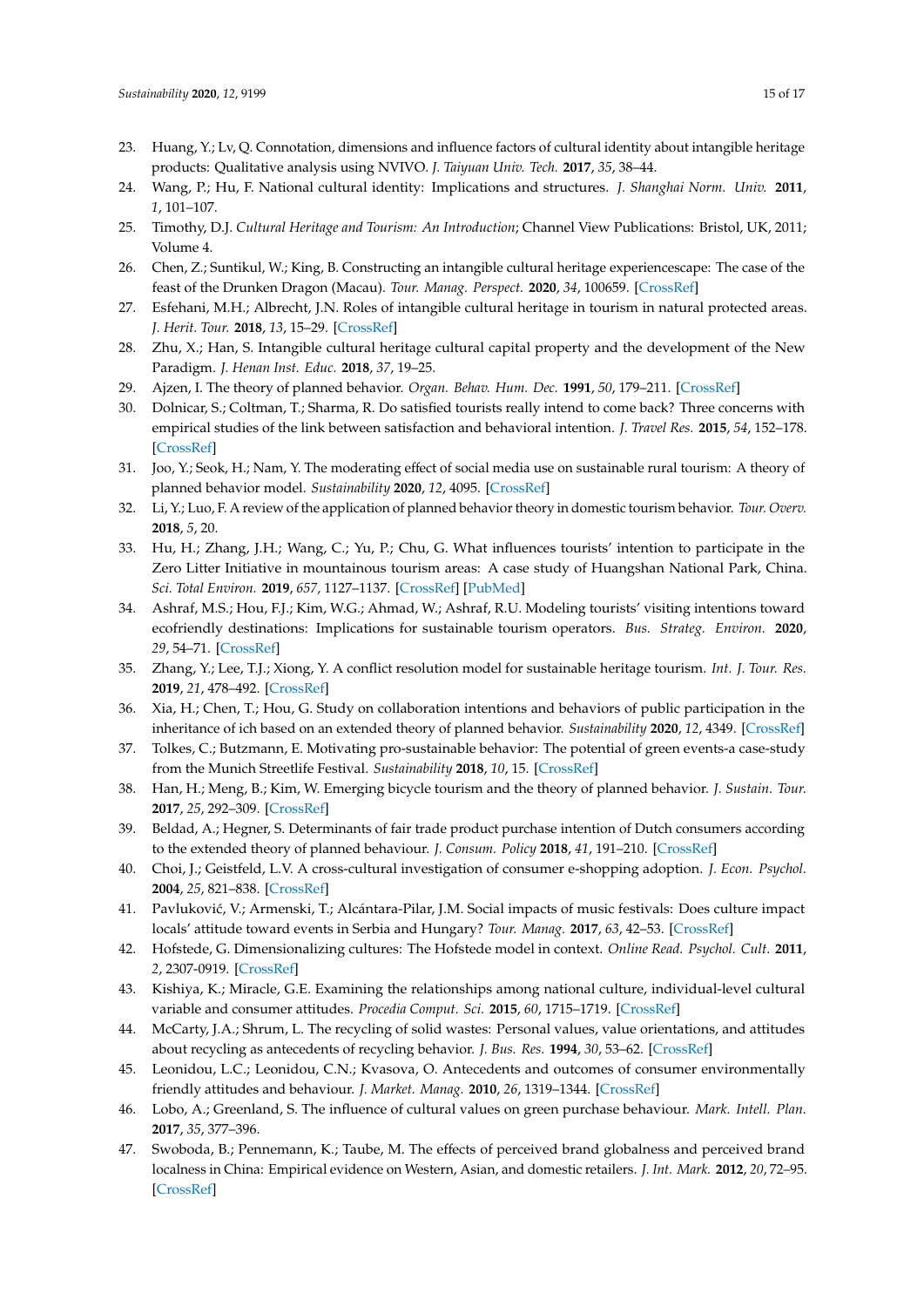- <span id="page-15-0"></span>48. McCarty, J.A.; Shrum, L. The influence of individualism, collectivism, and locus of control on environmental beliefs and behavior. *J. Public Policy Mark.* **2001**, *20*, 93–104. [\[CrossRef\]](http://dx.doi.org/10.1509/jppm.20.1.93.17291)
- <span id="page-15-1"></span>49. Ahn, J.M.; Koo, D.M.; Chang, H.S. Different impacts of normative influences on pro-environmental purchasing behavior explained by differences in individual characteristics. *J. Glob. Sch. Mark. Sci.* **2012**, *22*, 163–182. [\[CrossRef\]](http://dx.doi.org/10.1080/12297119.2012.655098)
- <span id="page-15-2"></span>50. Park, H.S. Relationships among attitudes and subjective norms: Testing the theory of reasoned action across cultures. *Commun. Stud.* **2000**, *51*, 162–175. [\[CrossRef\]](http://dx.doi.org/10.1080/10510970009388516)
- <span id="page-15-3"></span>51. Triandis, H.C. The many dimensions of culture. *Acad. Manag. Perspect.* **2004**, *18*, 88–93. [\[CrossRef\]](http://dx.doi.org/10.5465/ame.2004.12689599)
- <span id="page-15-4"></span>52. Sharma, P. Measuring personal cultural orientations: Scale development and validation. *J. Acad. Market. Sci.* **2010**, *38*, 787–806. [\[CrossRef\]](http://dx.doi.org/10.1007/s11747-009-0184-7)
- <span id="page-15-5"></span>53. Van der Werf, F.; Verkuyten, M.; Martinovic, B.; Ng Tseung-Wong, C. Understandings of national identity and outgroup attitudes in culturally diverse Mauritius. *Int. J. Intercult. Rel.* **2020**, *78*, 73–83. [\[CrossRef\]](http://dx.doi.org/10.1016/j.ijintrel.2019.10.004)
- <span id="page-15-6"></span>54. Moon, J.; Chadee, D.; Tikoo, S. Culture, product type, and price influences on consumer purchase intention to buy personalized products online. *J. Bus. Res.* **2008**, *61*, 31–39. [\[CrossRef\]](http://dx.doi.org/10.1016/j.jbusres.2006.05.012)
- <span id="page-15-7"></span>55. Howard, J.A.; Sheth, J.N. *The Theory of Buyer Behavior*; Wiley: Hoboken, NJ, USA, 1969.
- <span id="page-15-8"></span>56. Gregory, G.D.; Munch, J.M.; Peterson, M. Attitude functions in consumer research: Comparing value–attitude relations in individualist and collectivist cultures. *J. Bus. Res.* **2002**, *55*, 933–942. [\[CrossRef\]](http://dx.doi.org/10.1016/S0148-2963(01)00213-2)
- <span id="page-15-9"></span>57. Ye, D.; Lian, Y.; Huang, Y.; Li, D. Consumption culture, cognitive bias and consumption anomalies. *Econ. Res. J.* **2012**, *2*, 80–92.
- <span id="page-15-10"></span>58. Gao, L.; Zhang, M. Understanding consumer purchase behavior regarding intangible cultural heritage products. *Res. Econ. Manag.* **2018**, *39*, 126–135.
- <span id="page-15-11"></span>59. Zhang, M. Cultural values based on confucianism and symbolic purchase behavior: Conceptual refinement, measures, model and marketing strategic suggestions. *China Ind. Econ.* **2005**, *3*, 106–112.
- <span id="page-15-12"></span>60. Sparks, B. Planning a wine tourism vacation? Factors that help to predict tourist behavioural intentions. *Tour. Manag.* **2007**, *28*, 1180–1192. [\[CrossRef\]](http://dx.doi.org/10.1016/j.tourman.2006.11.003)
- <span id="page-15-13"></span>61. Al Ziadat, M.T. Applications of planned behavior theory (TPB) in Jordanian tourism. *Int. J. Mark. Stud.* **2015**, *7*, 95. [\[CrossRef\]](http://dx.doi.org/10.5539/ijms.v7n3p95)
- <span id="page-15-14"></span>62. He, Y. A probe into the Chinese classical aesthetic culture reflected in Kunqu Opera. *North. Lit.* **2012**, *2*, 45–46.
- <span id="page-15-15"></span>63. Wu, X. Jiangnan culture and Kunqu Opera aesthetics. *Chin. Lit. Hist.* **2014**, *4*, 79–85.
- <span id="page-15-16"></span>64. Liu, C.; Wang, D. Evaluation of tourist satisfaction of world intangible cultural heritage based on SEM: A case study of Kunqu. *Prog. Geogr.* **2012**, *31*, 1369–1376.
- <span id="page-15-17"></span>65. Wang, F.; Huang, X.; Yu, X. Tourist cognition of sense of place in tourism attractions. *Acta Geogr. Sin.* **2009**, *64*, 1267–1277.
- <span id="page-15-18"></span>66. Liu, B.; Zhu, X. Influence of perceived brand globalness and environmental image on consumption intentions: A case study of H&M. *Acta Geogr. Sin.* **2017**, *72*, 699–710.
- <span id="page-15-19"></span>67. Perugini, M.; Bagozzi, R.P. The role of desires and anticipated emotions in goal—Directed behaviours: Broadening and deepening the theory of planned behaviour. *Brit. J. Soc. Psychol.* **2001**, *40*, 79–98. [\[CrossRef\]](http://dx.doi.org/10.1348/014466601164704)
- <span id="page-15-23"></span>68. Han, H.; Yoon, H.J. Hotel customers' environmentally responsible behavioral intention: Impact of key constructs on decision in green consumerism. *Int. J. Hosp. Manag.* **2015**, *45*, 22–33. [\[CrossRef\]](http://dx.doi.org/10.1016/j.ijhm.2014.11.004)
- <span id="page-15-20"></span>69. Guo, Y.; Li, X. An empirical study on consumers' intention of buying tourism products with mobile payments: An integration model of TAM and TPB. *J. Sichuan Univ.* **2018**, *6*, 159–170.
- <span id="page-15-21"></span>70. Huang, G.; Chen, X. A study on the intention of bike-sharing usage based on context awareness theory and UTAUT model. *Consum. Econ.* **2017**, *33*, 62–68.
- <span id="page-15-22"></span>71. Zhang, Q. Elegant performing art and urban cultural identity. *Contemp. Lit. Crit.* **2018**, *46*, 164–169.
- <span id="page-15-24"></span>72. Wu, M. *Structural Equation Model & Analysis of Moment Structures*; Chongqing University Press: Chongqing, China, 2009.
- <span id="page-15-25"></span>73. Chien, G.C.L.; Yen, I.Y.; Hoang, P.Q. Combination of theory of planned behavior and motivation: An exploratory study of potential beach-based resorts in Vietnam. *Asia Pac. J. Tour. Res.* **2012**, *17*, 489–508. [\[CrossRef\]](http://dx.doi.org/10.1080/10941665.2011.627352)
- <span id="page-15-26"></span>74. Liu, J.; An, K.; Jang, S. A model of tourists' civilized behaviors: Toward sustainable coastal tourism in China. *J. Destin. Mark. Manag.* **2020**, *16*, 100437.
- <span id="page-15-27"></span>75. Quintal, V.A.; Thomas, B.; Phau, I. Incorporating the winescape into the theory of planned behaviour: Examining 'new world'wineries. *Tour. Manag.* **2015**, *46*, 596–609. [\[CrossRef\]](http://dx.doi.org/10.1016/j.tourman.2014.08.013)